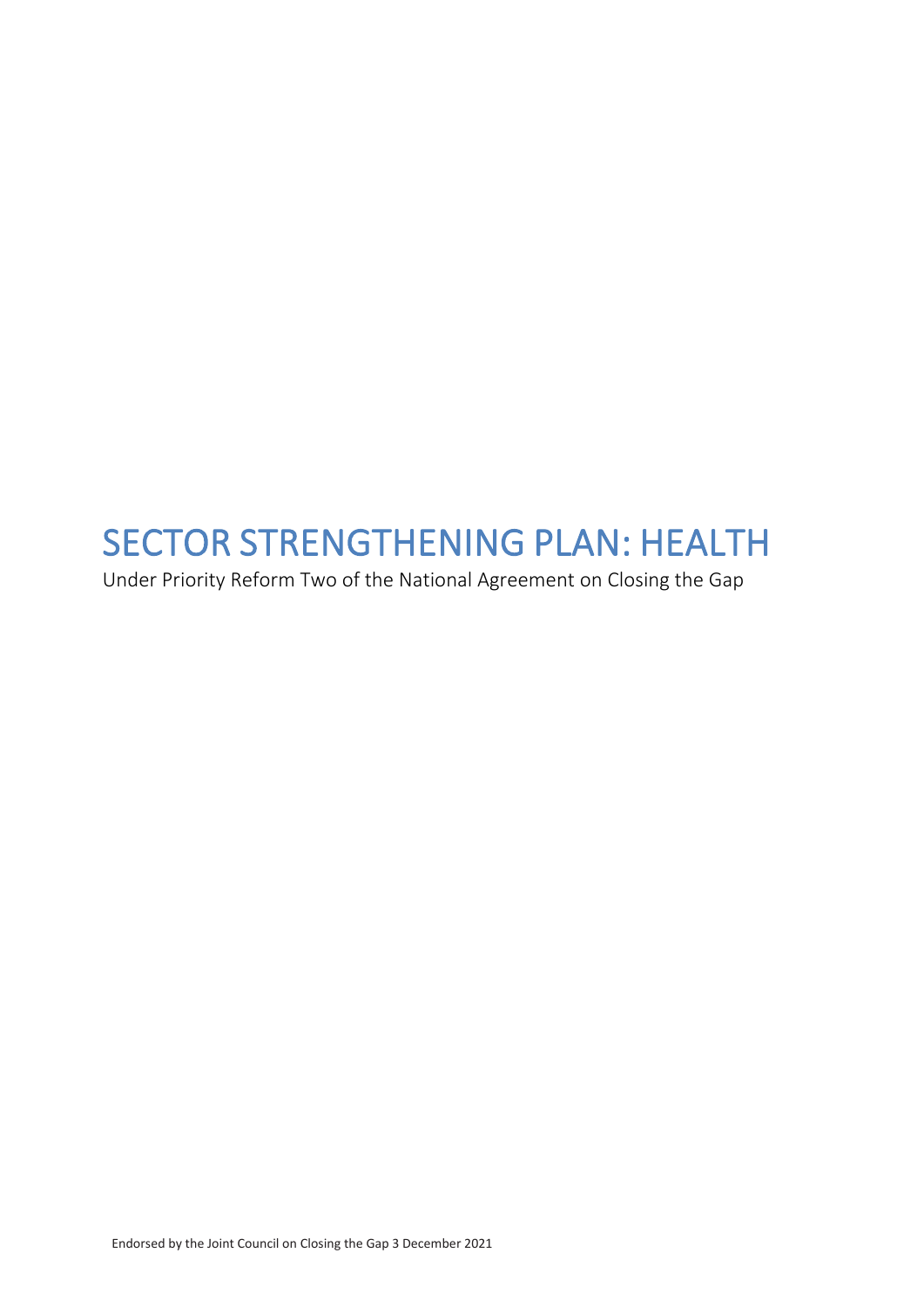# **Sector Strengthening Plan: HEALTH**

## Contents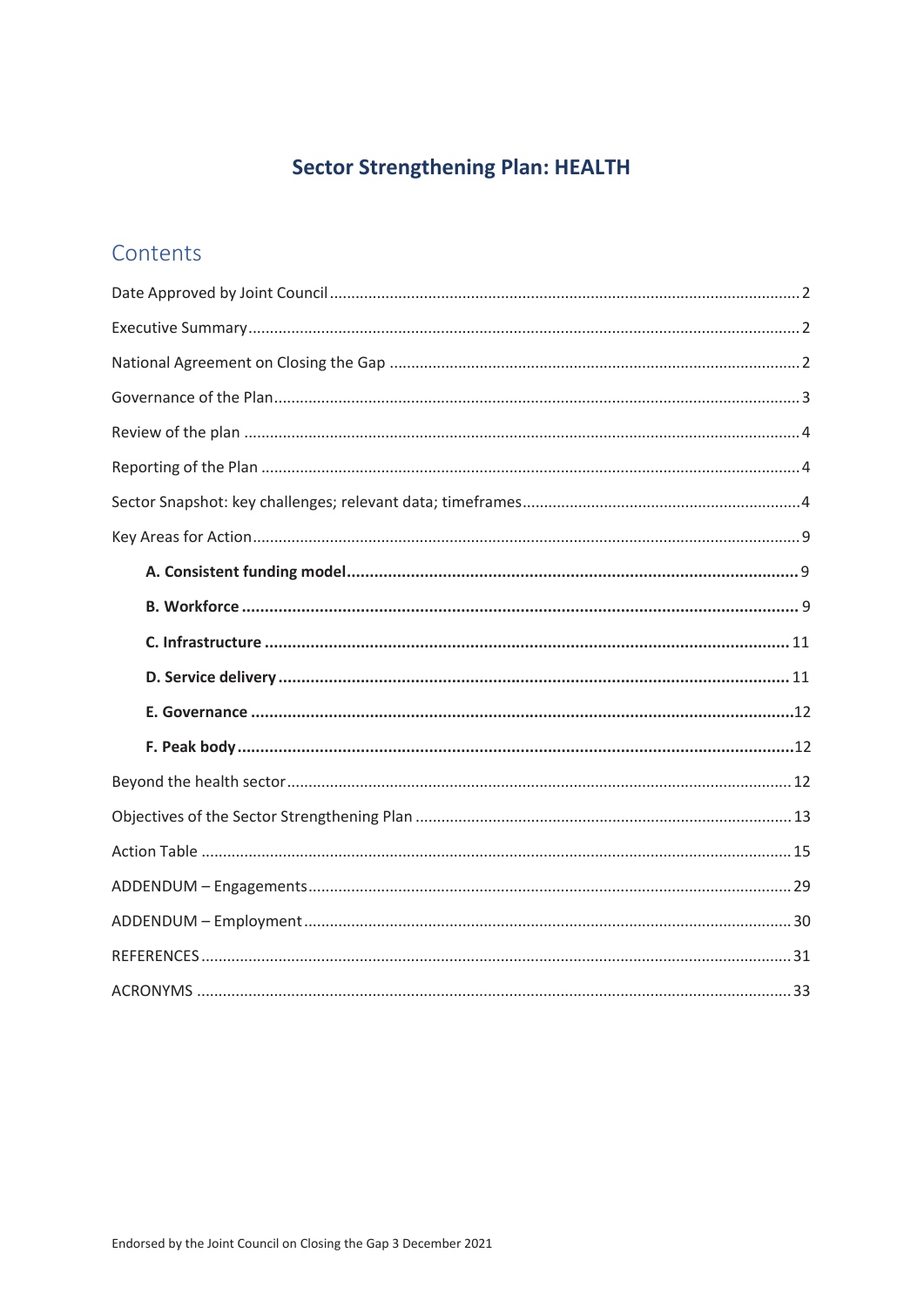## <span id="page-2-0"></span>Date Approved by Joint Council

3 December 2021

## <span id="page-2-1"></span>Executive Summary

The Aboriginal and Torres Strait Islander community-controlled health sector plays a unique service delivery and leadership role in Australia's health system. This sector is strong, broad and highly-regarded. This sector encompasses highly engaged Aboriginal and Torres Strait Islander communities; influential national peak bodies which enable, value-add and support the sector including workforce peak bodies and the Lowitja Institute for research and knowledge transfer; primary health care service providers in diverse locations and active state and territory peak bodies.

This three-year Health Sector Strengthening Plan (Health-SSP) acknowledges and responds to the scope of key challenges for the sector. This Health-SSP provides 17 transformative sector strengthening actions.

Developed through strong consultation across the Aboriginal and Torres Strait Islander community-controlled health sector and other Aboriginal and Torres Strait Islander health organisations, and through Parties signing the National Agreement on Closing the Gap, the Health-SSP is ready to be used including consideration of actions as appropriate for inclusion in future Closing the Gap Implementation Plans, acknowledging that jurisdictions need flexibility in their Implementation Plans to ensure alignment to existing strategic initiatives and policy reform using these existing strong foundations.

While not designed to commit any specific party to resources or actions not already announced, this Health-SSP is offered as a resource to be used over the next three years to prioritise, partner and negotiate beneficial sector-strengthening strategies. The long-term objective of the Health-SSP is to build a strong community-controlled sector reflecting the four sector-strengthening elements outlined in the National Agreement on Closing the Gap (National Agreement). As exemplified during the COVID-19 pandemic response, an equal partnership between the sector and governments must continue if Australia is to reduce the burden of disease for Aboriginal and Torres Strait Islander peoples, currently 2.3 times that of other Australians.

## <span id="page-2-2"></span>National Agreement on Closing the Gap

The National Agreement was agreed and signed by the Coalition of Aboriginal and Torres Strait Islander Peak Organisations (Coalition of Peaks) and Australian Governments in July 2020. The National Agreement includes the following four Priority Reforms:

- 1. Shared decision-making: Aboriginal and Torres Strait Islander people are empowered to share decision-making authority with governments to accelerate policy and place-based progress on Closing the Gap through formal partnership arrangements.
- 2. Building the community-controlled sector: There is a strong and sustainable Aboriginal and Torres Strait Islander community-controlled sector delivering high quality services to meet the needs of Aboriginal and Torres Strait Islander people across the country.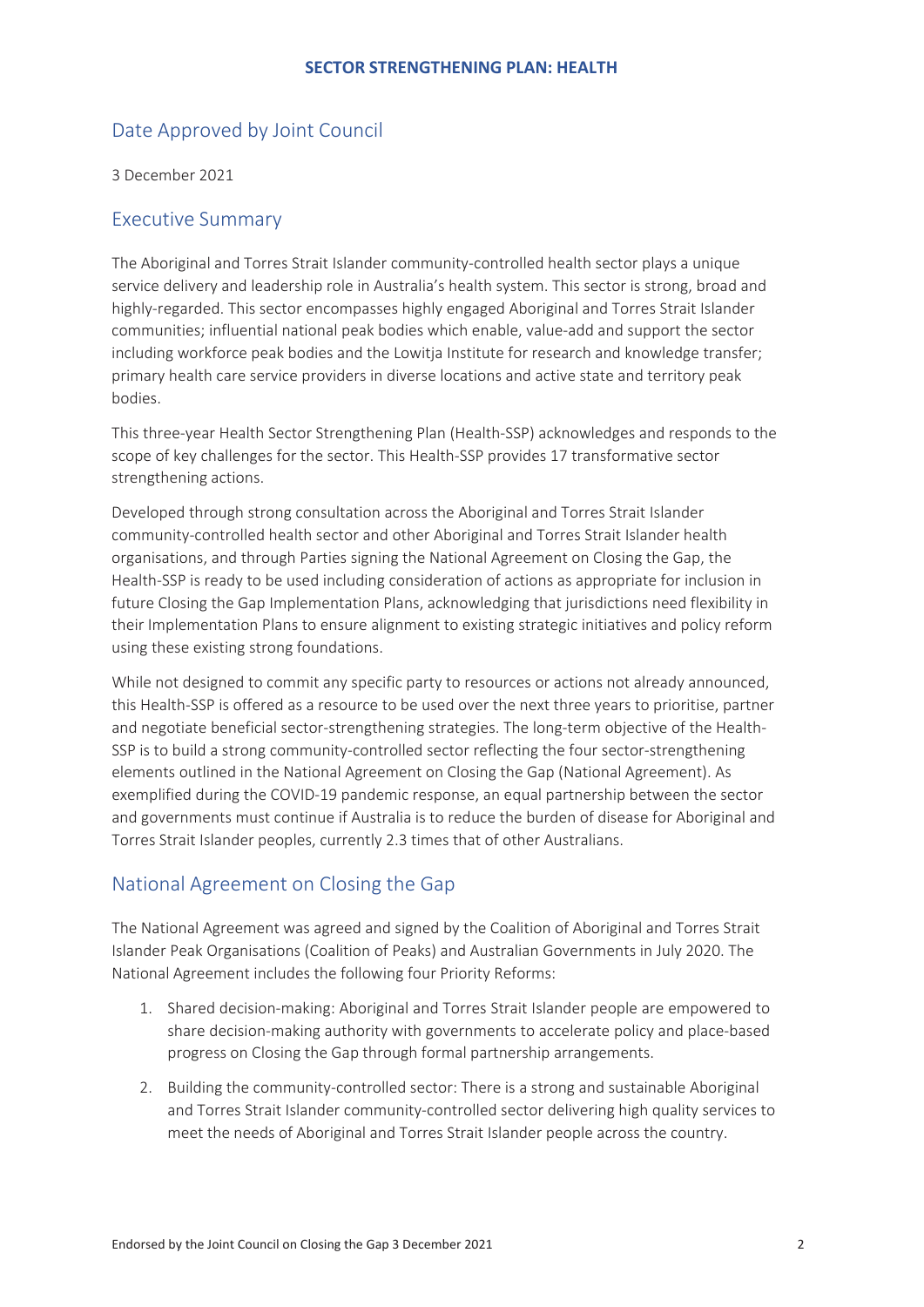- 3. Improving mainstream institutions: Governments, their organisations and their institutions are accountable for Closing the Gap and are culturally safe and responsive to the needs of Aboriginal and Torres Strait Islander people, including through the services they fund.
- 4. Aboriginal and Torres Strait Islander-led data: Aboriginal and Torres Strait Islander people have access to, and the capability to use, locally-relevant data and information to set 4 and monitor the implementation of efforts to close the gap, their priorities and drive their own development.

There are 17 socio-economic outcomes.

The Parties committed to build strong Aboriginal and Torres Strait Islander community-controlled sectors to deliver services to support Closing the Gap. Health was identified as one of four initial sectors for joint national strengthening effort and the development of a three-year Sector Strengthening Plan.

Clause 45 of the National Agreement states that the Parties agree that elements of a strong sector are where:

- a) there is sustained capacity building and investment in Aboriginal and Torres Strait Islander community-controlled organisations which deliver certain services and address issues through a set of clearly defined standards or requirements, such as an agreed model of care
- b) there is a dedicated and identified Aboriginal and Torres Strait Islander workforce (that complements a range of other professions and expertise) and where people working in community-controlled sectors have wage parity based on workforce modelling commensurate with need
- c) Aboriginal and Torres Strait Islander community-controlled organisations which deliver common services are supported by a Peak Body, governed by a majority Aboriginal and Torres Strait Islander Board, which has strong governance and policy development and influencing capacity
- d) Aboriginal and Torres Strait Islander community-controlled organisations which deliver common services have a dedicated, reliable and consistent funding model designed to suit the types of services required by communities, responsive to the needs of those receiving the services, and is developed in consultation with the relevant Peak body.

Clause 59(d) of the National Agreement states that the Government Parties commit to implement six transformation elements within government mainstream institutions and agencies. Among these six elements, the Government Parties will increase accountability through transparent funding allocations to improve transparency of resource allocation to, and distribution by, mainstream institutions in relation to dedicated Aboriginal and Torres Strait Islander service-delivery.

## <span id="page-3-0"></span>Governance of the Plan

This three-year Health-SSP was developed by the Health Sector Strengthening Plan Working Group (HSSPWG). The HSSPWG was established to develop the Health-SSP for approval by Joint Council. The HSSWG is co-chaired by National Aboriginal Community Controlled Health Organisation (NACCHO) and the Australian Government Department of Health. The HSSPWG membership includes representation from the sector, sector workforce peak bodies, and Australian, state and territory governments. This three-year Health-SSP is put forward as a vital resource for actions for all Parties to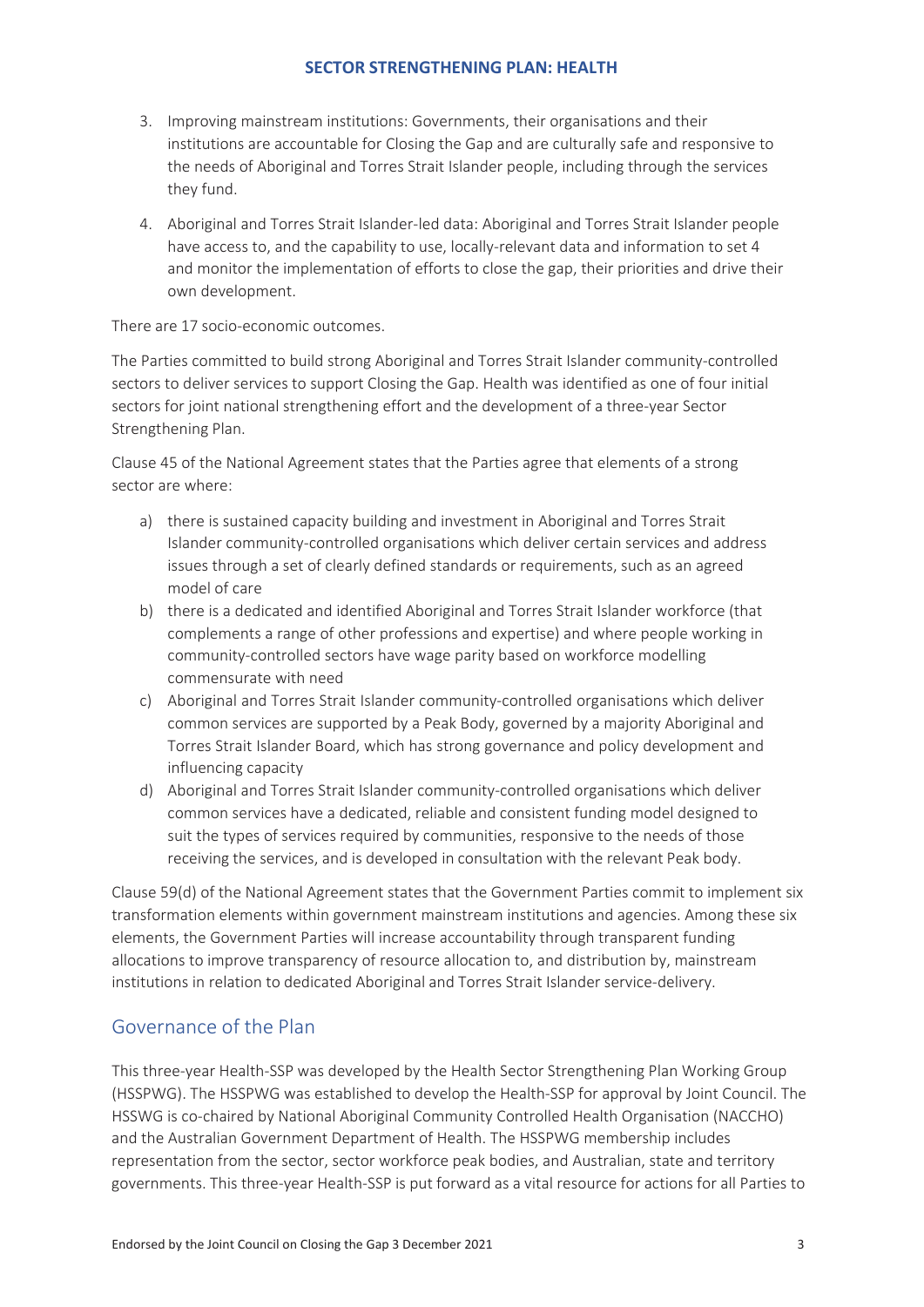the National Agreement to consider and incorporate as relevant in their ongoing Closing the Gap Implementation Plans. Jurisdictional Closing the Gap Implementation Plans and their Annual Reports on their jurisdictional Implementation Plans as identified in Clause 118 and 119 of the National Agreement will set out specific jurisdictional actions, including any future funding commitments not already announced for sector strengthening.

## <span id="page-4-0"></span>Review of the plan

Progress on this Health-SSP will be reviewed on an ongoing basis. Implementation requires linkage to Jurisdictional Closing the Gap Implementation Plans, the other sector strengthening plans and mechanisms for continued engagement with the Aboriginal and Torres Strait Islander community-controlled health sector. Annual reviews will be undertaken by the Partnership Working Group (PWG). The first review will commence one year after approval of the Health-SSP by the Joint Council.

## <span id="page-4-1"></span>Reporting of the Plan

Consideration of the key areas of action in this Health-SSP will support all Parties to meet their obligations under the National Agreement. Governance mechanisms for monitoring and reporting progress need further consideration by the Partnership Working Group. In this Health-SSP, each key action has been assigned at least one lead responsible for implementation and reporting (see Responsibilities column in Section 10 Key Areas for Action). This does not preclude others from contributing to the achievement of any action. In addition, the Health-SSP recognises and intersects with a range of existing policies, frameworks and programs at both the jurisdiction level as well as the national level in order to build on current initiatives and maximize collaboration. The key actions presented in this Health-SSP are priorities and are not designed to be implemented in sequence. It is also acknowledged that an integrated approach between each of the other Sector Strengthening Plans (Early Childhood Care and Development, Housing and Disability) will enhance implementation and impact.

## <span id="page-4-2"></span>Sector Snapshot: key challenges; relevant data; timeframes

The Aboriginal and Torres Strait Islander community-controlled health sector plays a unique service delivery and leadership role in Australia's health system. This sector is strong, broad and highlyregarded. It encompasses highly engaged Aboriginal and Torres Strait Islander communities, their community-controlled health services and influential community-controlled peak bodies.

Specifically, four workforce sector peak bodies enable, value-add and support the sector namely the Australian Indigenous Doctors Association (AIDA); Congress of Aboriginal and Torres Strait Islander Nurses and Midwives (CATSINaM); Indigenous Allied Health Australia (IAHA) and National Association for Aboriginal and Torres Strait Islander Health Workers and Practitioners (NAATSIHWP). The sector also includes the Lowitja Institute that works for the health and wellbeing of Aboriginal and Torres Strait Islander peoples through high impact quality research, knowledge translation, and by supporting Aboriginal and Torres Strait Islander health researchers.

At the frontline of direct service delivery, there are now more than 143 Aboriginal and Torres Strait Islander community-controlled health services (ACCHSs) and more than 500 clinics. As a result, the entire Aboriginal and Torres Strait Islander community-controlled health sector holds a unique and valued place in Australia's health system, implementing models of care and achieving outcomes that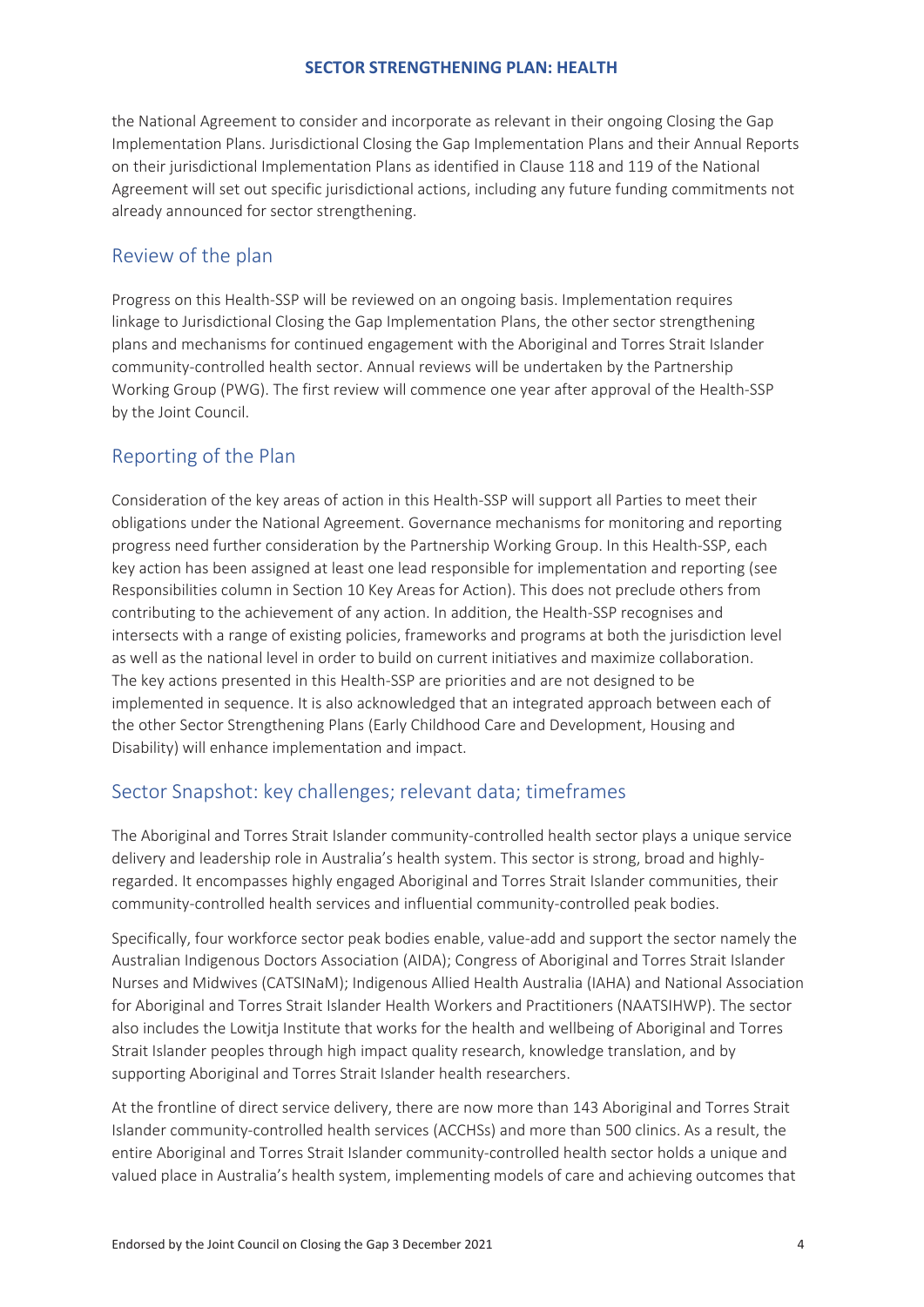others seek to emulate. This includes the introduction of Aboriginal and Torres Strait Islander Health Workers and Health Practitioners as standalone professions. This workforce is renowned as a vital and reliable community resource critical to the health and wellbeing of Aboriginal and Torres Strait Islander people. Evidence directly connects their roles to improved health across the life course.



This 'snapshot' highlights the need across Australia for further improved access to culturally safe public health and clinical health care irrespective of location. Through an integrated approach with the other Sector Strengthening Plans, effective and simultaneous action will also address the critical social determinants of health. Addressing the social determinants of health is key to achieving health equity for Aboriginal and Torres Strait Islander people. This approach requires action across a range of areas including, but not limited to, ensuring strong early childhood foundations, education, economic prosperity, opportunity and access to housing that meets building codes and healthy housing standards. The cultural determinants of health are the protective factors that have a direct influence on broader social determinant outcomes. These include connection to Country, family, kinship and community, beliefs and knowledge, cultural expression and continuity, language, self-determination and leadership.

As described below, the burden of disease for Aboriginal and Torres Strait Islander peoples is currently 2.3 times that of other Australians (AIHW 2020a). It is acknowledged that the financial investment in Aboriginal and Torres Strait Islander community-controlled health sector is growing. However, it is still inadequate to meet the need. High rates of preventable hospitalisations and other downstream health costs place increasing pressures on government budgets. Effective investment in the Aboriginal and Torres Strait Islander community-controlled health sector will assist to overcome this inefficiency. This Health-SSP provides a set of priority actions to further strengthen the sector ready to be used including consideration of actions as appropriate for inclusion in future Closing the Gap Implementation Plans, acknowledging that jurisdictions need flexibility in their Implementation Plans to ensure alignment to existing strategic initiatives and policy reform using these existing strong foundations.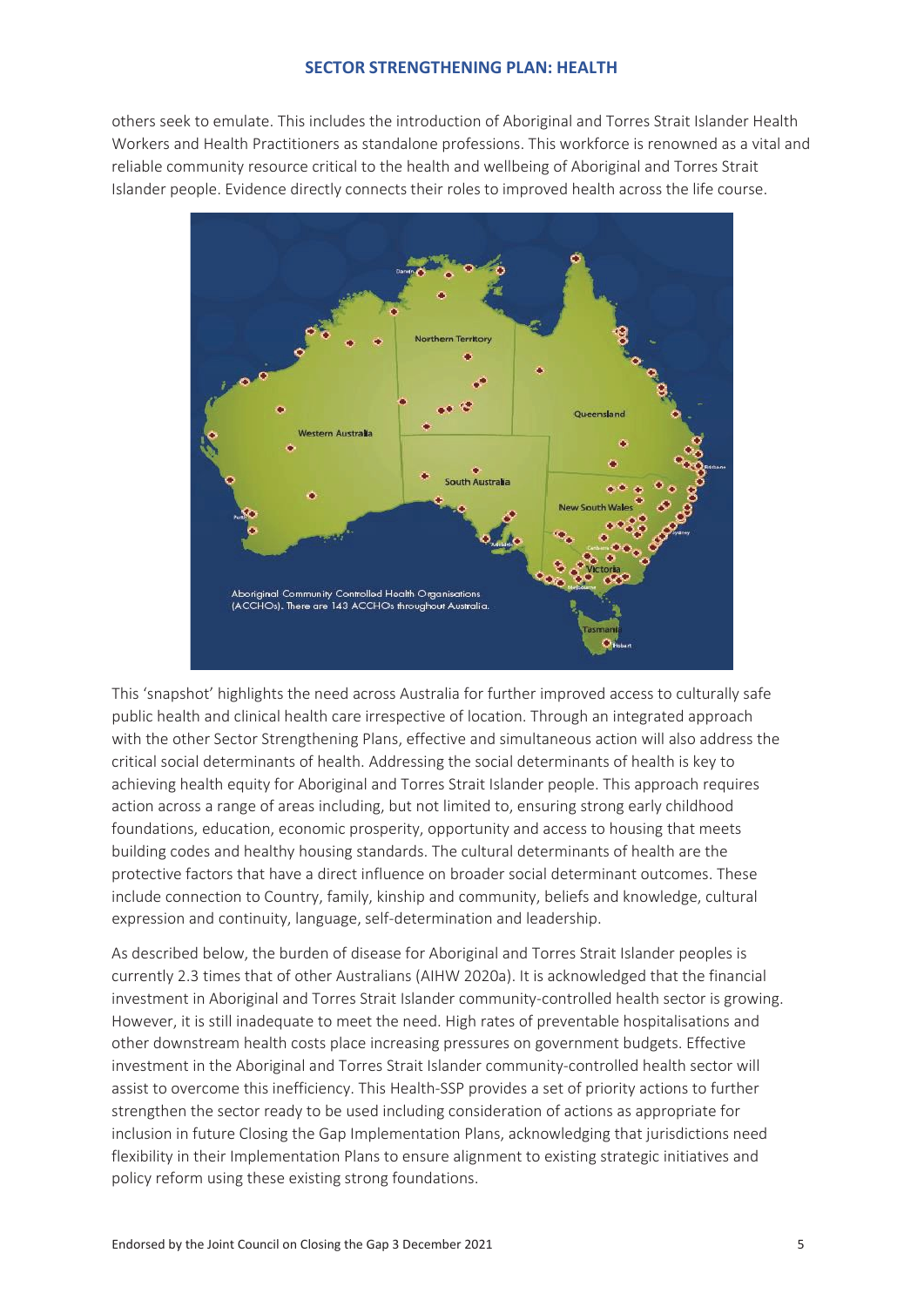'Aboriginal and Torres Strait Islander health' is not just the physical wellbeing of an individual but includes the social, emotional and cultural wellbeing of the whole community. Where individuals are able to achieve their full potential as a human being, thereby bringing about the total wellbeing of their community. It is a 'whole-of-life' view and includes the cyclical concept of lifedeath-life. As described in the sector's *Core Services and Outcomes Framework* (NACCHO 2021), community-controlled comprehensive primary health care integrates culturally safe clinical practice with community-based health promotion and community development led by local Aboriginal and Torres Strait Islander people.

An Aboriginal and Torres Strait Islander community-controlled health service (ACCHS) is a primary health care service initiated and operated by the local Aboriginal and Torres Strait Islander community whose health is directly affected by the scope and quality of its services. ACCHSs are incorporated entities, must be based in an Aboriginal and/or Torres Strait Islander community, and governed by a majority Aboriginal and/or Torres Strait Islander board which the community elects. The terms Aboriginal Community Controlled Health Organisation (ACCHO) and Aboriginal Medical Service (AMS) are often used interchangeably with ACCHS. In some regions, such as in Victoria, these services are also known more broadly as Aboriginal Community Controlled Organisations (ACCO). While this Health-SSP will use the abbreviation 'ACCHS', this is intended to be inclusive of services across the community controlled health sector.

Through their community-elected boards, communities set priorities, identify strategies and hold their own health service to account. In 2019-20, ACCHSs provided three million episodes of care per year for about 380,800 people across Australia. More than 923,000 episodes of care were provided to Aboriginal and Torres Strait Islander people in remote and very remote regions (AIHW 2021). Aboriginal and Torres Strait Islander-led service delivery models are valued and held in high regard. Evidence shows that when Aboriginal and Torres Strait Islander people have culturally safe, appropriate primary health care, they have better health outcomes.

The first Aboriginal community controlled primary health care service, Redfern Aboriginal Medical Service, opened in Sydney in 1971. This sector has 50 years of collective experience, setting many benchmarks in service delivery, clinical outcomes and population health. The Aboriginal and Torres Strait Islander community-controlled health sector has a proud history of accomplishments. Its broader achievements in promoting and protecting the health and wellbeing of Aboriginal and Torres Strait Islander peoples in the face of significant challenges are incalculable.

At the national level, NACCHO plays a critical role as the leadership body for its member ACCHS. NACCHO influences policymaking through strategic partnerships with government and the mainstream health sector. It advocates for culturally safe and responsive care developed by the community; Aboriginal and Torres Strait Islander decision-making and prioritisation of health care through ACCHSs. NACCHO also has a long history, stretching back to a meeting in Albury in 1974. NACCHO's work is expansive including:

- support for structural reform to achieve shared decision-making,
- support for its members and other organisations on health and wellbeing policy and planning,
- the provision of expert advice relating to health service delivery; and
- more broadly, health information, research, public health, financing and health programs.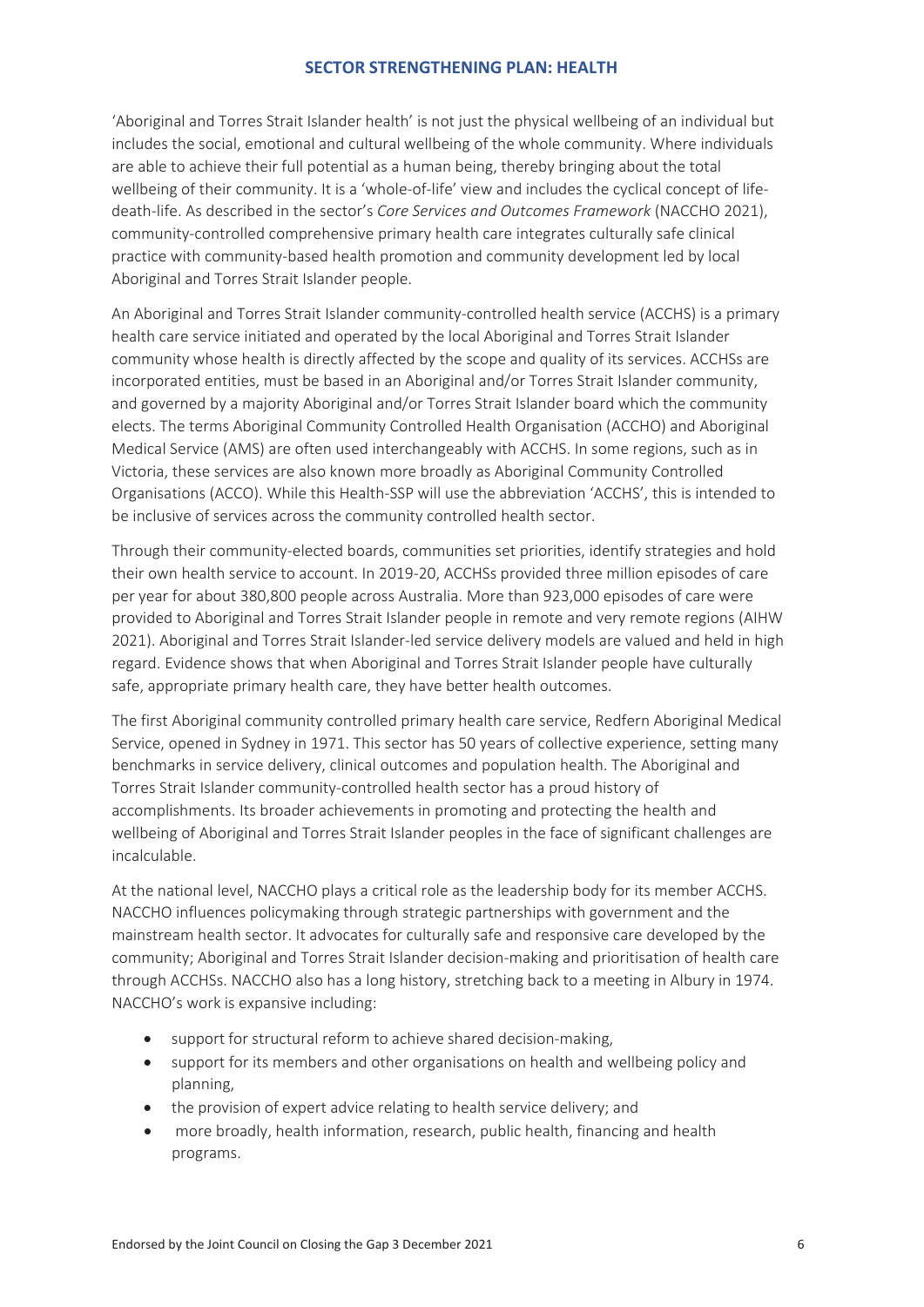Eight state and territory Sector Support Organisations also represent ACCHSs and support sector development in their jurisdictions. These play a pivotal role in health system leadership and partnership across each state and territory. They offer a wide range of coordination and support to their members including advocacy, governance including the emergence of sector selfregulatory frameworks and the delivery of state, territory and national primary health care policies.

Through effective partnerships and co-design, examples of innovative collaborations with the Australian, state and territory governments are already underway in response to jurisdictional priorities such as co-designed COVID-19 pandemic responses, service commissioning, outcomesbased funding, preferred provider status for the sector and substantial workforce initiatives. With appropriate flexibility and responsiveness, these activities can support sector-strengthening activities considered in the Health-SSP.

ACCHSs can be large multi-functional services employing many medical and other health professionals including Aboriginal and Torres Strait Islander Health Workers and Health Practitioners, providing a wide range of services. ACCHSs can also be small services which rely on Aboriginal and Torres Strait Islander Health Workers/Practitioners and/or nurses to provide the bulk of primary care services, prioritising prevention, and health education. Collectively, the sector employs about 7000 staff, 54 per cent of whom are Indigenous, making it the third largest employer of Aboriginal and Torres Strait Islander people in the country (AIHW 2021; Coles n.d; Woolworths Group Limited 2021).

NACCHO, Sector Support Organisations and member services have worked collaboratively with governments, stakeholders and representatives from other community-controlled health organisations to develop a common vision:

## *Aboriginal and Torres Strait Islander people enjoy long, healthy lives centred in culture, with access to services that are prevention focused, culturally safe and responsive, equitable and free of racism.*

This vision provides a unifying direction for policy and program alignment in the *National Aboriginal and Torres Strait Islander Health Plan 2021–2031* and the *National Aboriginal and Torres Strait Islander Health Workforce Strategic Framework and Implementation Plan 2021–2031* under development (as at November 2021). Both of these plans were written in partnership in line with the National Agreement. Available baseline data have been shared with the sector. As shown in Productivity Commission's July 2021 Closing the Gap Annual Data Compilation:

- life expectancy targets for Aboriginal and Torres Strait Islander men and women have increased from baseline year but neither are on target against trajectory
- healthy birthweight target is on track to be met subject to caveats
- 51 percent of the Aboriginal and Torres Strait Islander population is employed
- 79 percent of Aboriginal and Torres Strait Islander people live in appropriately sized housing although 145,340 live in overcrowded dwellings (PC 2021).

While the absolute gap in burden of disease between Aboriginal and Torres Strait Islander peoples and non-Indigenous peoples in Australia decreased between 2003 and 2018, the gap in non-fatal burden increased by 6.6% over this period (AIHW 2021a).

The Australian Institute of Health and Welfare (AIHW) also produces online reports about key trends in process and outcome indicators using data from the Indigenous Australians' Health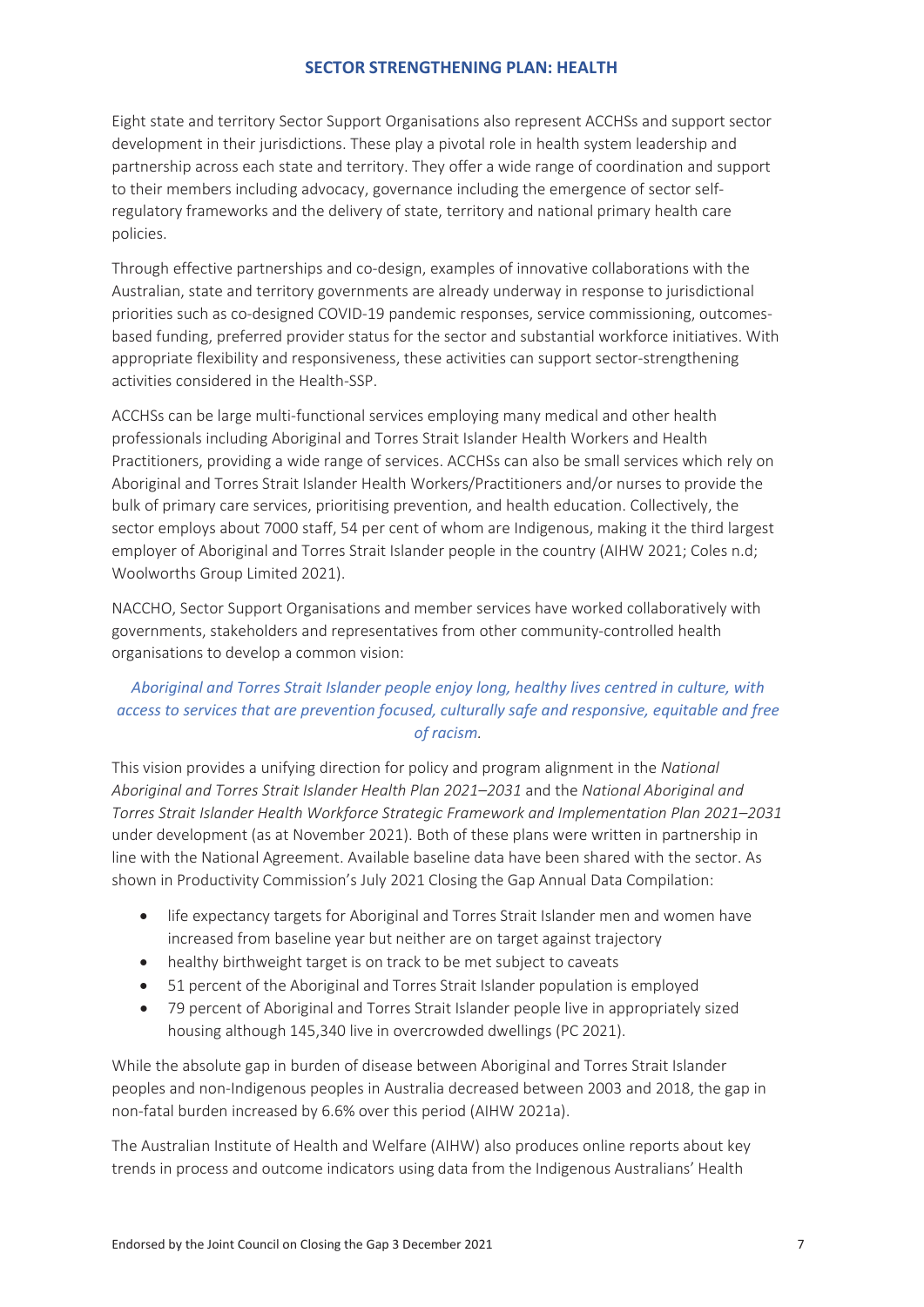Programme (IAHP) funds to Indigenous-specific services. In July 2021, its online report showed that:

- five out of six maternal and child health indicators have improved
- six out of ten individual preventive health factors have improved
- nine out of 13 chronic disease management indicators have improved (AIHW 2021b).

The sector's model of primary health care integrates health promotion, community development and social action with clinical services and individual health care including health care for Aboriginal and Torres Strait Islander people with disabilities (NACCHO 2021). Up to half of Australia's Aboriginal and Torres Strait Islander people go to a community controlled primary health care service when seeking front-line health care for both acute problems and chronic disease management.

The sector's longevity, connectedness and resilience enabled the strong and proactive response to the COVID-19 pandemic in the face of considerable vaccine hesitancy. Recognition of the importance of the sector by the Prime Minister and National Cabinet was a significant enabler to Australia's national response. Critical to success in the COVID-19 response was the allocation of funds in a way that allowed flexibility, which enabled programs and initiatives on the ground to be designed to meet the needs of the community at the local level.

This Health-SSP acknowledges and responds to the scope of key challenges for the sector. As exemplified during the COVID-19 pandemic response, an equal partnership between the sector and governments must continue if Australia is to reduce the burden of disease for Aboriginal and Torres Strait Islander peoples, currently 2.3 times that of other Australians (AIHW 2020a). Cancer is now the leading cause of death for Aboriginal and Torres Strait Islander people. Aboriginal and Torres Strait Islander people have a higher rate of cancer diagnosis and are approximately 40 percent more likely to die from cancer than non-Indigenous Australians. The highest cancer incidence rates are for lung cancer, breast cancer, colorectal cancer and prostate cancers (AIHW 2020b).

Other significant challenges for the sector in meeting the health needs of Aboriginal and Torres Strait Islander peoples include mental health and suicide, road safety fatalities and noncommunicable diseases like heart disease. For example, 11% of all emergency department presentations for mental health reasons across the country are made by Aboriginal and Torres Strait Islander people who comprise only about 3% of the total population (ACEM 2018). In 2010, suicide was 2.6 times more likely to be the cause of death than for non-Indigenous Australians. It is significantly higher for males under 25 years of age (AIHW 2015).

The number of Aboriginal and Torres Strait Islander people involved in road accidents and fatalities is disproportionately high. Aboriginal and Torres Strait Islander people are 2.7 times more likely to die, and 1.4 times more likely to suffer serious injury because of a motor vehicle crash compared with non-Indigenous Australians (AIHW 2019).

These key challenges have been acknowledged in designing the Health-SSP by Key Area for Action.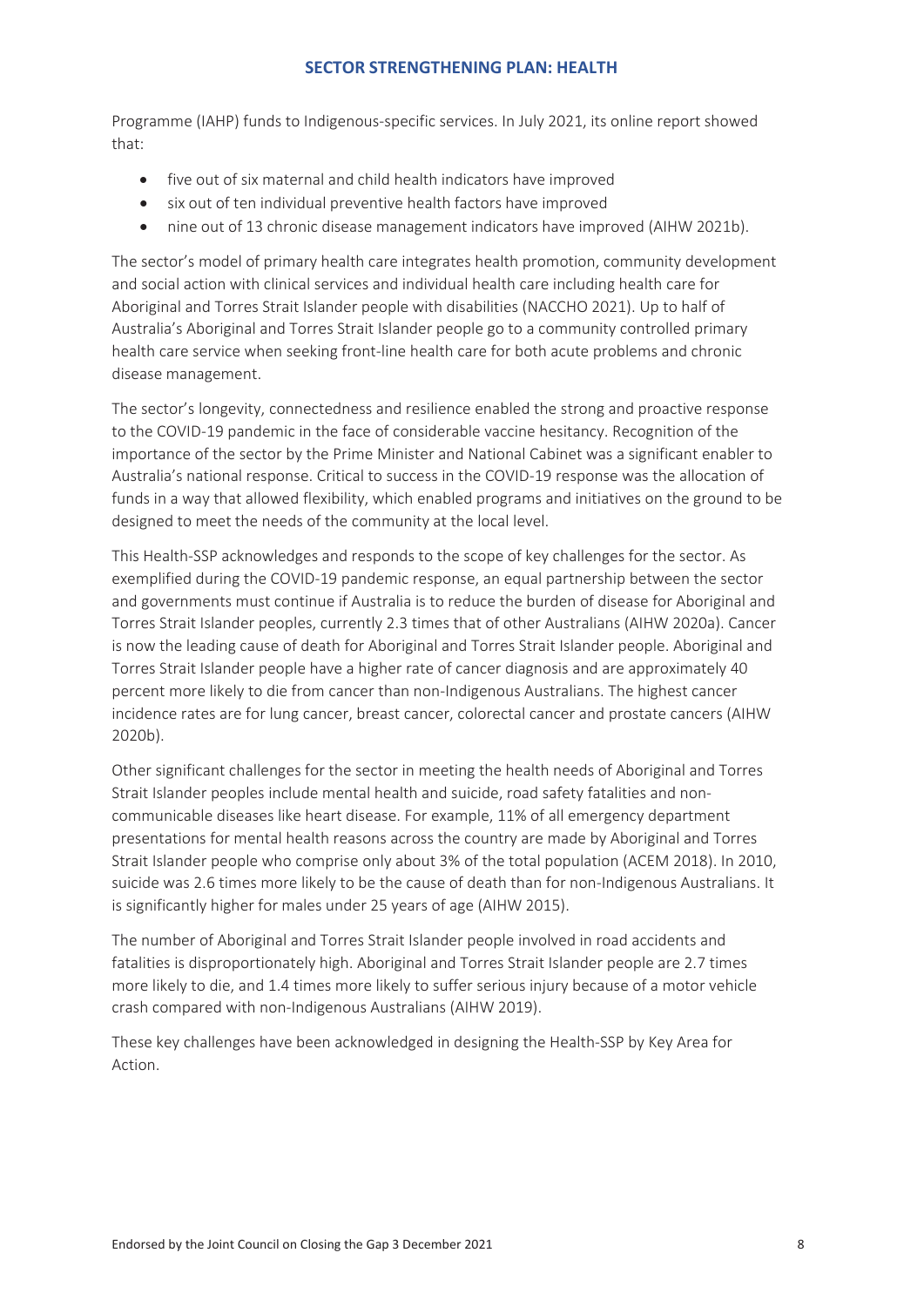## <span id="page-9-0"></span>Key Areas for Action

## <span id="page-9-1"></span>A. Consistent funding model

In its *2018 Report Card on Indigenous Health*, the Australian Medical Association (AMA) noted that health spending per capita for Aboriginal and Torres Strait Islander people was less than for non-Indigenous people despite their higher disease burden, describing this as 'untenable national policy that must be rectified' (AMA 2018).

Reliable, sustained funding proportionate to community health need ensures the Aboriginal and Torres Strait Islander community-controlled health sector can accelerate progress in health improvement at population level. When fully operational, primary health care saves preventable demand on the rest of the Australian health care system evidenced in rates of avoidable hospitalisations (Ma and Ward 2020). A needs-based funding model that enables the sector to deliver its full potential is yet to be developed and endorsed by all Parties to the National Agreement. There are also opportunities to develop commissioning policies, outcomes-based contracting and other shifts in where and how dedicated Aboriginal and Torres Strait Islander health program funding currently allocated to mainstream organisations could be redirected.

Under the National Agreement, all governments are required to produce implementation plans for delivery against the requirements of Clause 59(d) by November 2022. More effective communitycontrolled health service delivery is contingent on an integrated approach being better enabled and secured in government policy. The Aboriginal and Torres Strait Islander community-controlled health sector is regularly engaged in efforts on the ground in communities to 're-integrate' services that have become disintegrated through siloed funding initiatives or other program design features.

Strategies in this Health-SSP reflect the definition held across the Aboriginal and Torres Strait Islander community-controlled health sector that health is a holistic concept. As one of the submissions made to the HSSPWG stated, there is considerable opportunity to consolidate all government funds earmarked for Aboriginal and Torres Strait Islander health to fund the sector holistically and costefficiently without incurring additional net expenditure. The cost benefit of ACCHSs per dollar spent is \$1.19. In remote areas, this cost benefit can be fourfold. The lifetime health impact of interventions delivered by ACCHSs is 50 per cent greater than mainstream health services (Vos et al 2010; Ong et al 2012). All ACCHSs are not-for-profit. All revenue is re-invested into clinics and communities.

## <span id="page-9-2"></span>B. Workforce

There are, as previously mentioned, four workforce sector peak bodies which contribute significantly to the sector, namely AIDA, CATSINaM, IAHA and NAATSIHWP. Across Australia, it is estimated that there are only about 300 Aboriginal and Torres Strait Islander medical practitioners, fewer than 1000 Aboriginal and Torres Strait Islander allied health professionals, and only about 2500 Aboriginal and Torres Strait Islander nurses. There are significant opportunities for clinical placements and pathways for Aboriginal and Torres Strait Islander health professionals in the ACCHS sector. More needs to be done to develop career pathways to secure additional Aboriginal and Torres Strait Islander doctors, nurses and allied health professionals. Despite the sector's success in Aboriginal and Torres Strait Islander employment and the strong preference of some Aboriginal and Torres Strait Islander health professionals to work in the sector, the challenge to recruit enough staff and keep pace with staff turnover persists.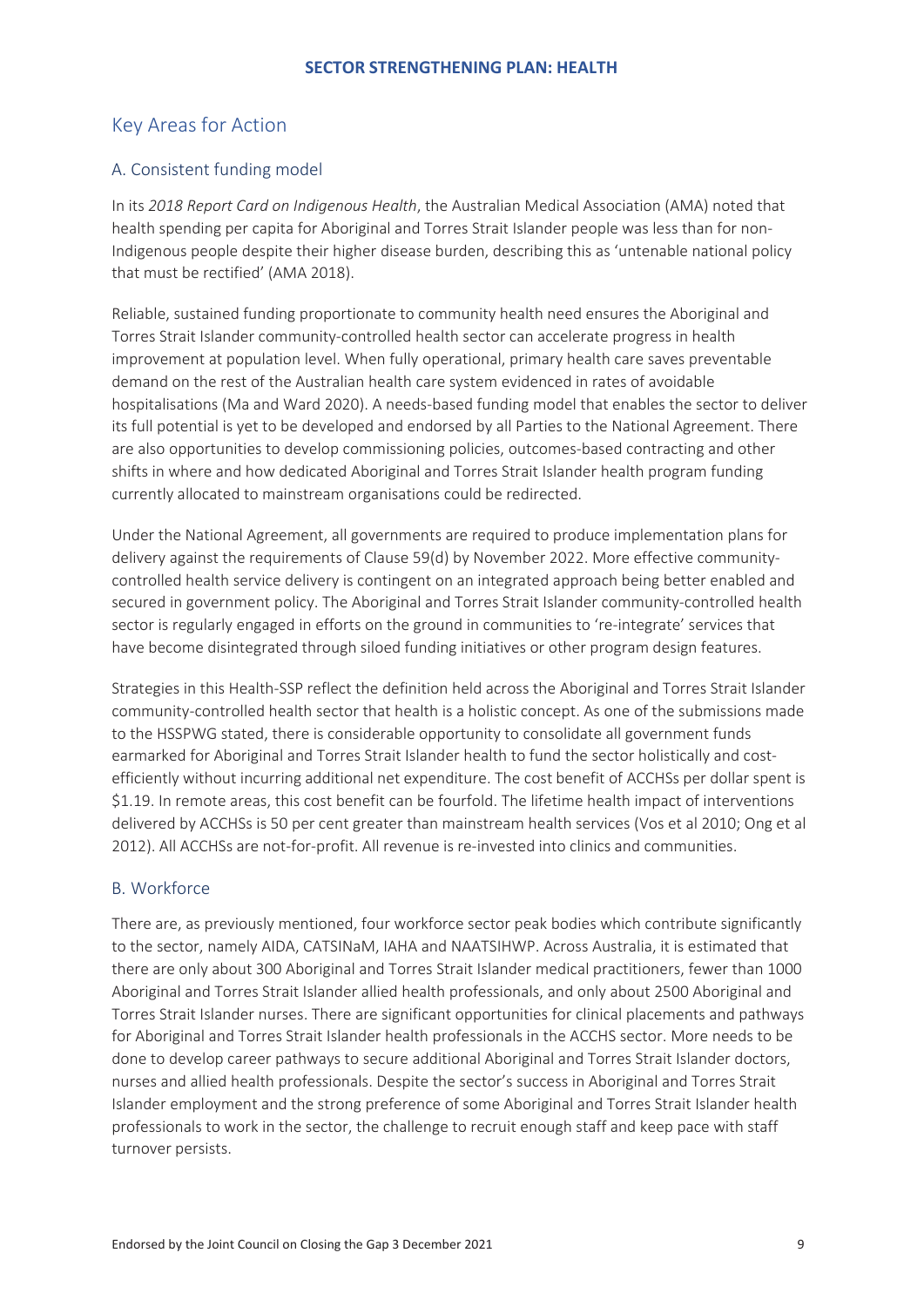Another challenge for the sector is the high number of vacancies across all service locations, particularly in remote and very remote regions, including non-Indigenous health staff. In times of global pandemic and plans for national COVID-19 vaccination, it is all the more critical to ensure that ACCHSs are fully operational and staff vacancy rates as low as possible. Many services struggle with the recruitment and retention of suitably qualified staff, and there are gaps in the number of professionals working in the sector. Continuing development of the *National Aboriginal and Torres Strait Islander Health Workforce Strategic Framework and Implementation Plan 2021–2031* is welcome. A long-term plan for building the specific workforce capabilities of the Aboriginal and Torres Strait Islander community-controlled health sector is also overdue. In addition, there are new and expanding service delivery areas for some ACCHSs including mental health, Social and Emotional Wellbeing (SEWB), disability, access and inclusion, renal dialysis closer to home and aged care. While work in a proposed Aboriginal and Torres Strait Islander Human and Community Services Workforce Framework has not yet commenced, this proposed Framework is intended to have an important role in brining together all workforce strategies across the human and community services sectors.

Expanding the number and capacity of Aboriginal and Torres Strait Islander community controlled organisations to function as Registered Training Organisations (RTOs) will assist to stabilise and secure workforce supply. RTOs are the sole entity for training of Aboriginal and Torres Strait Islander Health Workers and Aboriginal and Torres Strait Islander Health Practitioners who are essential contributors to an effective, culturally safe multidisciplinary primary health care team. RTOs are also the only vocational training entities for Indigenous environmental health. At 30 June 2021, there were only 821 actively practising Aboriginal and Torres Strait Islander Health Practitioners (NACCHO unpublished). Furthermore, this workforce is growing only slowly and is being outpaced by population growth so it cannot currently meet demand (Wright et al 2019).

Linkages between community-controlled RTOs offering courses for the entire suite of healthrelated roles and the community-controlled health sector for training experience needs to be strengthened. This includes stronger interface between the needs of 'industry' (in this case, the Aboriginal and Torres Strait Islander community-controlled health sector) and training institutions. Pathways that enable completion of vocational education and training courses by Aboriginal and Torres Strait Islander students in high school are strongly supported but not yet embedded as widely or as securely as they should be. Training and career pathways from unqualified entry level positions to tertiary-level degree qualifications and executive positions are not always clear. Opportunities to recruit and train local community members through options offered through Aboriginal and Torres Strait Islander community-controlled RTOs would increase access to and completion of supported training pathways through to graduation and meaningful employment.

In 2017, environmental health emerged as a significant priority during the 'My Life My Lead' consultations conducted to inform the *National Aboriginal and Torres Strait Islander Health Plan 2021-2031* (DoH 2017). States and territories vary in their responses to persistently high rates of environmentally attributable disease. Some have focused on single diseases such as trachoma or rheumatic heart disease to augment environmental health programs; others have focused on water quality and control programs; others have invested in community-controlled organisations to deliver a full scope of Aboriginal and Torres Strait environmental health programs including authority to act as delegated public health officers.

This diversity of 'starting positions' and policy readiness and capability impedes national achievement in preventable disease control. Community-led and integrated approaches encompassing ACCHSs, social housing organisations and environmental health service providers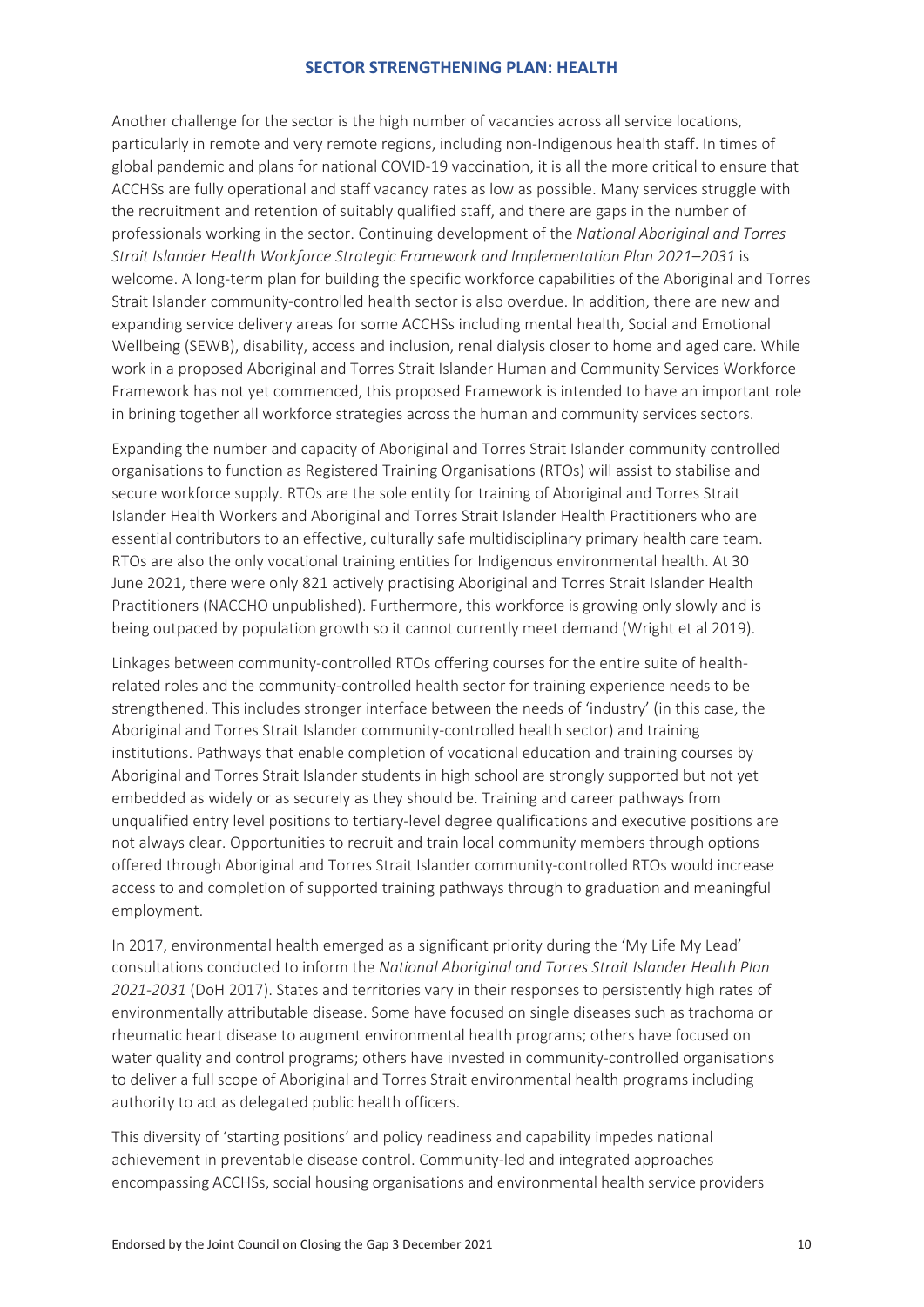are crucial to overcome poor health outcomes for families and individuals. However vocational education and training is not always in line with community requirements, including the diversity of contexts, needs and local capacity of Aboriginal and Torres Strait Islander communities requiring environmental health services. Job prospects in Aboriginal and Torres Strait Islander environmental health are patchy across the nation despite evidence of high need and benefit from holistic service delivery.

## <span id="page-11-0"></span>C. Infrastructure

Investment is required to address significant issues with seriously deteriorating or non-existent health infrastructure for many ACCHS through improved infrastructure. This encompasses both new and renovated health clinics, and associated housing for staff. Funding is needed to provide information technology infrastructure to support improved connectivity, data security and increased remote consultations using telehealth. Point-of-care testing and other diagnostic and therapeutic innovations are highly suitable for uptake in ACCHSs.

In August 2021, the Prime Minister and Minister for Indigenous Australians announced that the Australian Government's Closing the Gap Implementation Plan included an additional \$254.4 million towards infrastructure to better support ACCHSs *'do their critical work, and on their terms'* (Prime Minister and Minister for Indigenous Australians 2021). A greater investment in infrastructure development will stimulate local economies and boost employment. A greater investment in ACCHS infrastructure will also support ACCHS to generate their own funding. For example, a lack of consulting rooms and derelict infrastructure severely limits the sector's ability to function effectively. Overall, it has been estimated that infrastructure in the Aboriginal and Torres Strait Islander community-controlled health sector is in the order of \$1.0 billion. Development of renovated and new staff accommodation may, in some instances, require the involvement and investment of respective state and territory governments.

#### <span id="page-11-1"></span>D. Service delivery

Many Aboriginal and Torres Strait Islander people have little trust in mainstream service providers and government-run agencies. Many of these providers do not retain Aboriginal and Torres Strait Islander clients and do not achieve optimal outcomes in Aboriginal and Torres Strait Islander communities (Emerson et al 2015). The less control people have over their lives and environment, the more likely they are to suffer ill health, with powerlessness being a risk factor for health and social and emotional wellbeing. Transitioning government-run clinics to ACCHSs will ensure better outcomes for Aboriginal and Torres Strait Islander people (Myott et al 2015). ACCHSs are 23 per cent better at attracting and retaining Aboriginal and Torres Strait Islander clients than mainstream providers (Ong et al 2012; Campbell et al 2017; AHMAC 2017).

At the current pace, it will take a long time to transition all government-run clinics to community control. Yet most government-run clinics are in remote settings which means that, under the ACCHS model which delivers a fourfold cost benefit compared to the mainstream service in remote areas (Vos et al 2010; Ong et al 2012), the efficiencies gained would be significant. Additional career pathways and professional development opportunities will become available in clinical and non-clinical roles. Leadership pipelines and succession planning should be as visible and reliable in this sector as in the mainstream health sector.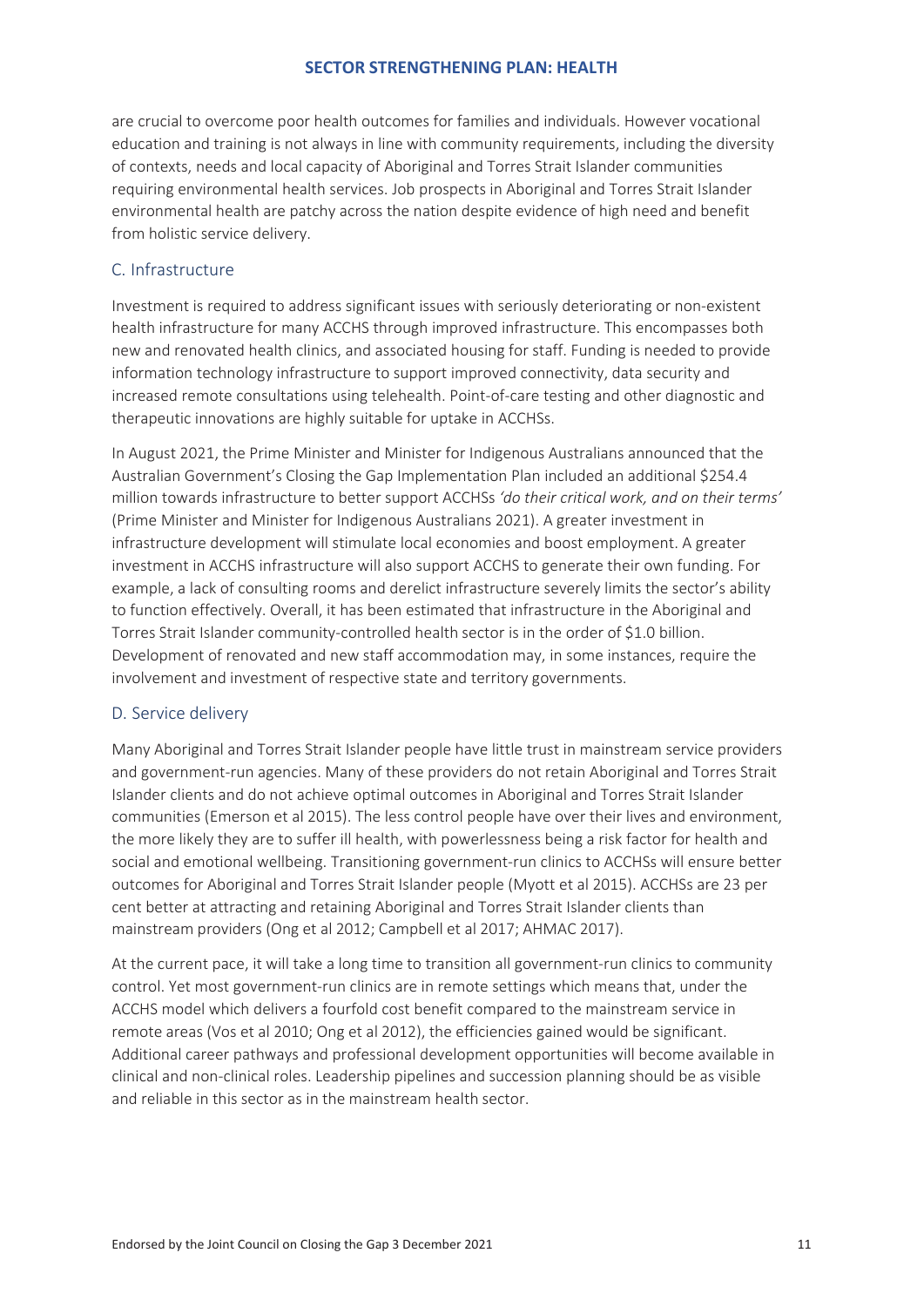## <span id="page-12-0"></span>E. Governance

The Aboriginal and Torres Strait Islander community-controlled health sector is mature, used to leading, has a long-term vision, and partners transparently, respectfully and effectively with mainstream services and governments.

From 2021 to 2031, the Aboriginal and Torres Strait Islander community-controlled health sectors aims to contribute significantly to the *National Aboriginal and Torres Strait Islander Health Plan 2021– 2031* and the developing *National Aboriginal and Torres Strait Islander Health Workforce Strategic Framework and Implementation Plan 2021–2031.* To do so, the sector needs to function at peak corporate and clinical performance.

Key challenges include strengthening corporate governance capacity in communities and embracing leadership development including emerging leaders. Due to inequitable access to communitycontrolled health services, not every Aboriginal and Torres Strait Islander person has this choice. Transitioning existing government-run clinics to community control is an effective way to broaden this choice and maximise health impact. Ensuring a valid method to identify locations where new community-controlled health services are required is another vital challenge in achieving Priority Reform 2. A review of peak bodies was undertaken in 2016 that proposed a new model where the Australian government now shares information early about 'services of concern' with NACCHO and the relevant state/territory peak body. Early governance support reduces the costs of administrators or other external assistance. Strengthening deep and enduring capacity in communities for selfdetermination prevents the risk of 'services of concern'.

#### <span id="page-12-1"></span>F. Peak body

There are longstanding and effective partnerships in place between NACCHO and other Aboriginal and Torres Strait Islander health workforce peak bodies. In addition, state and territory community-controlled health peaks also known as Sector Support Organisations are diverse organisations that are generally funded by both the Australian Government and their respective state/territory governments.

To achieve Priority Reform 1 through effective partnerships and shared decision-making, highperforming sector peak bodies are required at every jurisdictional level. Sector Support Organisations have a key role in providing tailored support to build the capacity of ACCHSs in their jurisdiction to deliver high quality comprehensive primary health care on a sustainable basis.

ACCHSs have indicated continuing capacity need, particularly requesting support to deliver better clinical care and preventive health activities, including workforce development and data capability. In building sector capability, one of the key challenges identified by ACCHSs is for support to be equitable across metropolitan, rural and remote/very remote ACCHSs (Nous 2016). An additional challenge in the context of the National Agreement is the need for structural reform including progress in achieving permanent, high-level and qualified representation on mainstream decision-making bodies whose deliberations affect the health and wellbeing of Aboriginal and Torres Strait Islander people. These representatives must be appointed through agreed processes determined by the sector.

## <span id="page-12-2"></span>Beyond the health sector

Closing the Gap on Aboriginal and Torres Strait Islander health and disadvantage will never be achieved until Aboriginal and Torres Strait Islander people are afforded their rights to live in safe and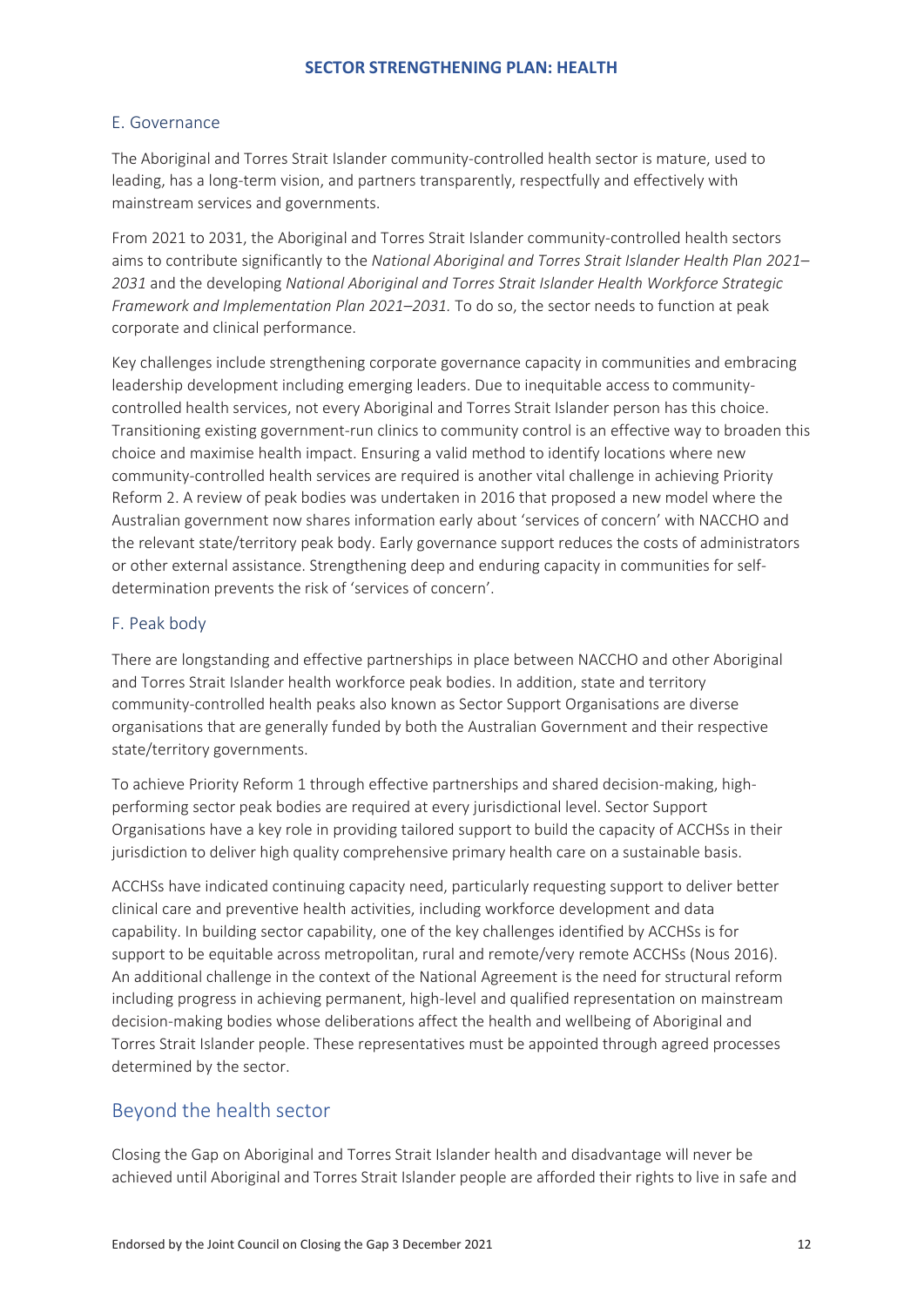secure housing; their children flourish through early childhood programs and are ready for and participate in school, and throughout their lives everyone can access culturally safe and trusted early intervention, preventive and wrap-around services to meet their psychological, social, emotional and spiritual needs. This holistic approach means that successful implementation of this Health-SSP rests on an expectation that the PWG maintains a clear line of sight across all sector strengthening plans to ensure synergies and cross-linkages. In turn, the Joint Council should expect progress across all 17 socioeconomic targets it has identified. Lack of progress in any one of these will compromise achievement in many of the others.

## <span id="page-13-0"></span>Objectives of the Sector Strengthening Plan

This three-year Health-SSP presents 17 transformative sector strengthening actions. Through strong consultation across the Aboriginal and Torres Strait Islander community-controlled health sector and other Aboriginal and Torres Strait Islander health organisations, and through state, territory and Australian governments, the Health-SSP is ready to be used as a resource for partnership actions including consideration of actions as appropriate for inclusion in future Closing the Gap Implementation Plans, acknowledging that jurisdictions need flexibility in their Implementation Plans to ensure alignment to existing strategic initiatives and policy reform using these existing strong foundations. Jurisdictional Virtual Funding Pools have also been announced by each jurisdiction and represent opportunities to support actions presented here. Jurisdictions retain decision-making authority for the use of funds they allocate to their Virtual Funding Pool. Actions presented in this Health-SSP can be considered for support through these Virtual Funding Pools although not exclusively if other resources can be identified. The long-term objective of the Health-SSP is to build a strong community-controlled sector reflecting the four sectorstrengthening elements outlined in the National Agreement.

The four design principles applied by the HSSPWG in determining strategies are:

- 0 Align with existing co-designed strategies: Sector-strengthening strategies must align with co-designed health frameworks and strategies including the National Agreement on Closing the Gap, the *National Aboriginal and Torres Strait Islander Health Plan 2021– 2031*; the developing *National Aboriginal and Torres Strait Islander Health Workforce Strategic Framework and Implementation Plan 2021–2031;* Joint Council priorities and sector frameworks and policies.
- 0 Affirm community-controlled efforts: Sector-strengthening strategies must augment work valued by the Aboriginal and Torres Strait Islander community-controlled health sector and other stakeholders that is already underway in each state and territory.
- 0 Grow equity: Implementation of sector-strengthening strategies must not exacerbate inequity in the sector.
- 0 Support self-determination and co-design: Identification, implementation and refinement of sector-strengthening strategies throughout the three-year period of the Health-SSP should reflect and accommodate the widest possible consultation with the sector, evidence of need and effective partnerships to enhance the community-controlled health sector and benefit Aboriginal and Torres Strait Islander peoples.

This Health-SSP is an enabling, outcomes-focused plan that clearly distinguishes sectorstrengthening activities from program budgets and other initiatives. It is strategic, innovative and forward-thinking.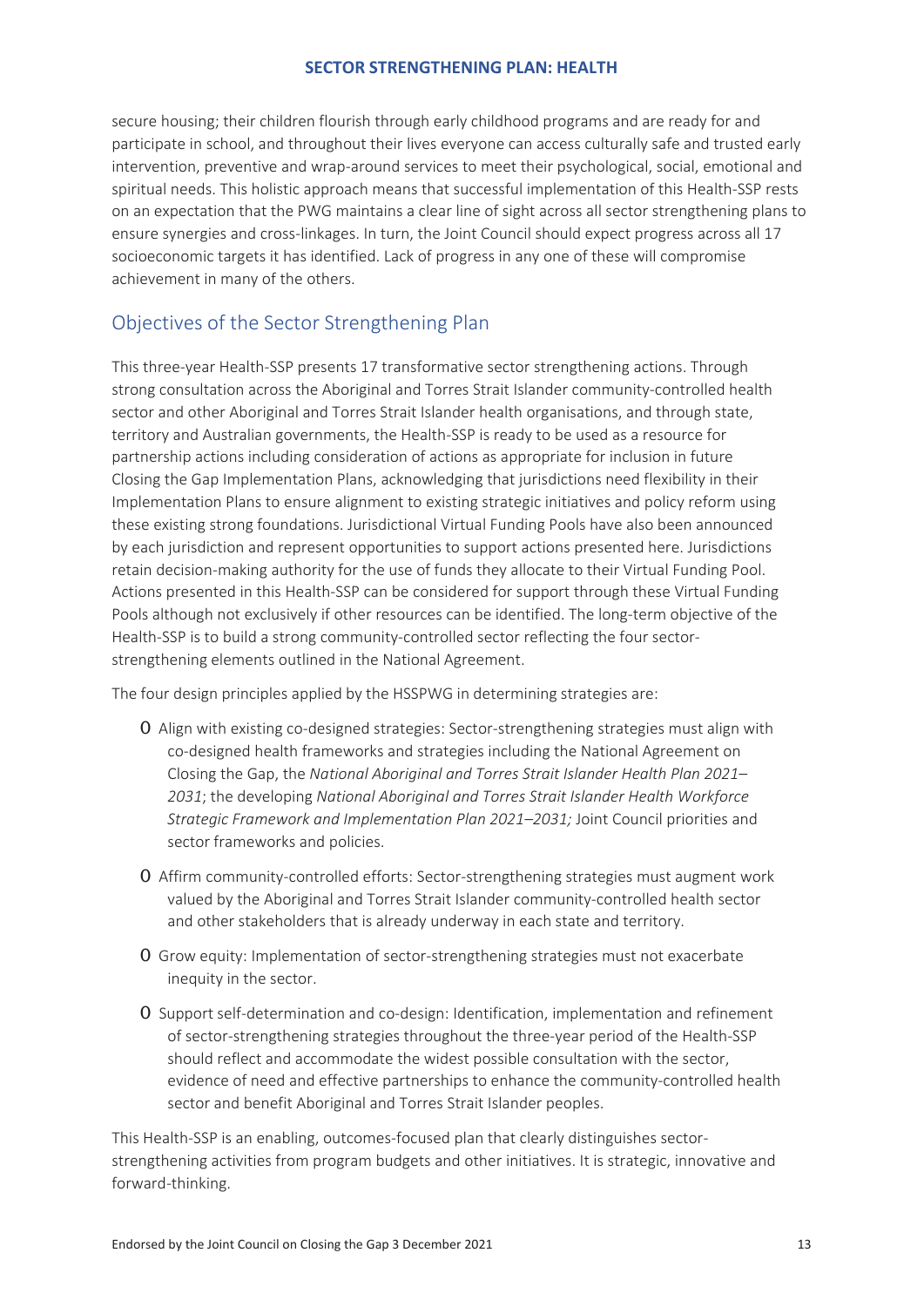Considerable effort has also been made to ensure that the strategies in this Health-SSP have potential to create permanent, highly-skilled, meaningful jobs for Aboriginal and Torres Strait Islander people in community-controlled organisations, including both community-controlled primary health care services as well as other community-controlled organisations providing social and economic services.

The HSSPWG affirms that this Health-SSP provides a national framework for a joined-up approach to build a strong Aboriginal and Torres Strait Islander community-controlled health sector. By design, this Health-SSP encompasses a broad range of initiatives, based on wide consultation and informed decision-making grounded in the needs and priorities of Aboriginal and Torres Strait Islander peak bodies and community-controlled services. In turn, these reflect their direct accountability as organisations to Aboriginal and Torres Strait Islander peoples.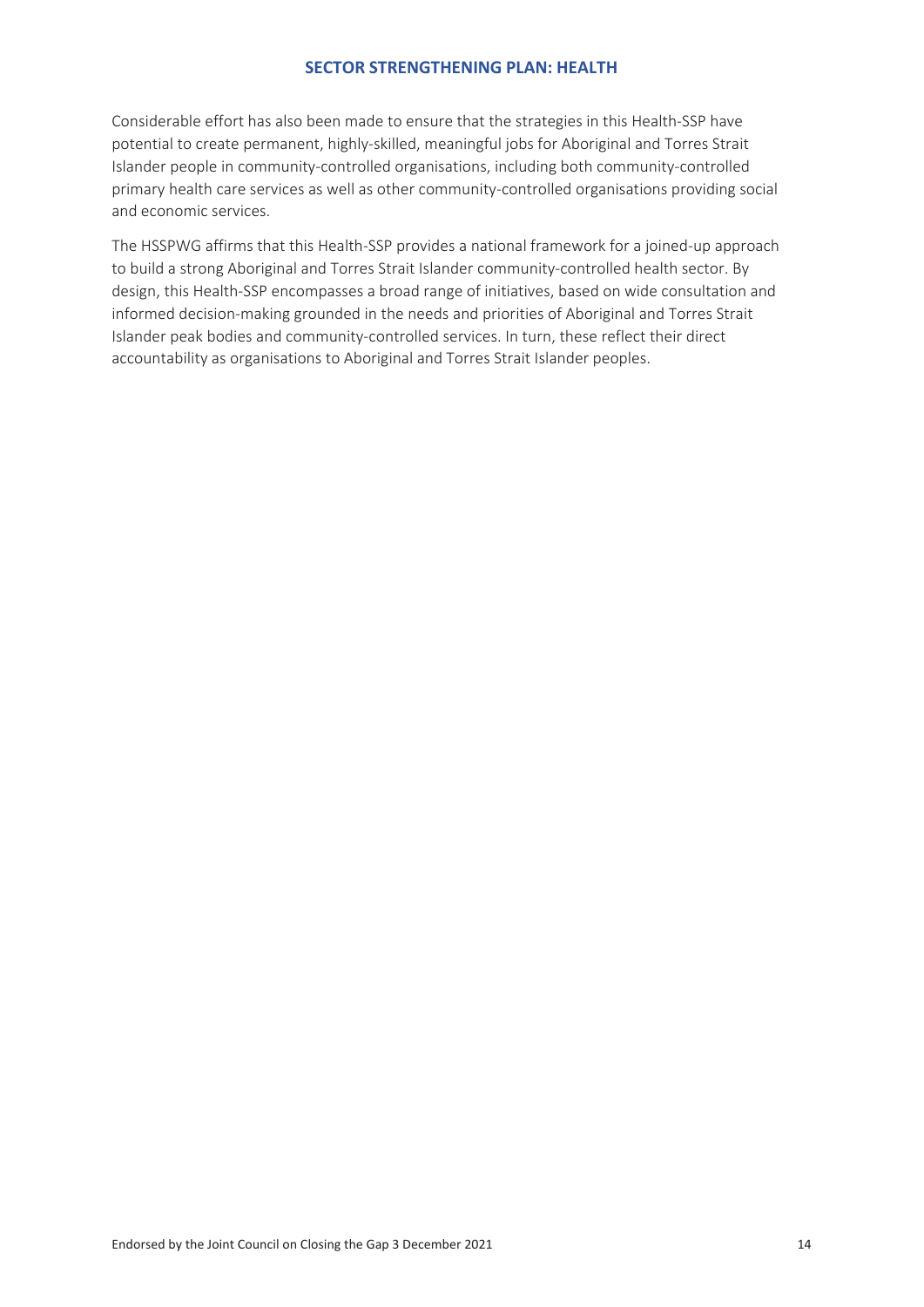## Action Table

In 2021, the Joint Council identified six Key Areas for Action to structure each Sector Strengthening Plan. This Health-SSP identifies 17 action areas under the headings. The actions are not designed for sequential implementation. Any additional detail that may be required is available in supplementary information available from the HSSPWG.

#### A. Consistent Funding Model

OUTCOME: The Aboriginal and Torres Strait Islander community-controlled health sector is further strengthened through reliable funding streams to provide holistic, evidence-based and culturally safe services.

<span id="page-15-0"></span>

| No. | Action                                                                                                                                                                  | Description                                                                                                                                                                                                                                                                                                                                                                                                                                                | Responsibilities                                                                                          | Resources                                                                | Timelines                                                                                                               |
|-----|-------------------------------------------------------------------------------------------------------------------------------------------------------------------------|------------------------------------------------------------------------------------------------------------------------------------------------------------------------------------------------------------------------------------------------------------------------------------------------------------------------------------------------------------------------------------------------------------------------------------------------------------|-----------------------------------------------------------------------------------------------------------|--------------------------------------------------------------------------|-------------------------------------------------------------------------------------------------------------------------|
| A1  | Develop a needs-based funding model in<br>partnership with the Aboriginal and<br>Torres Strait Islander community-<br>controlled health sector                          | Develop a needs-based funding model that<br>is reliable, sustainable, accommodates<br>flexibility and provides funding for<br>comprehensive service delivery and<br>continuing in-service and professional<br>development of multidisciplinary teams to<br>ensure a fully operational Aboriginal and<br>Torres Strait Islander community-controlled<br>health sector effective in achieving<br>Aboriginal and Torres Strait Islander health<br>improvement | <b>NACCHO</b><br>Australian<br>Government <sup>1</sup><br>State and Territory<br>Governments <sup>1</sup> | Nil additional<br>financial cost to<br>develop the<br>model <sup>2</sup> | Year 1<br>Funding<br>model<br>calculations<br>finalised<br>Year 2<br>Funding<br>model<br>commences<br>23/24FY<br>budget |
| A2  | Re-prioritise Aboriginal and Torres Strait<br>Islander health program funds being<br>directed to mainstream non-government<br>organisations, towards the Aboriginal and | Review funding arrangements from all<br>agencies supporting Aboriginal and<br>Torres Strait Islander health programs                                                                                                                                                                                                                                                                                                                                       | Australian<br>Government $1$                                                                              | Nil additional<br>financial cost                                         | To be<br>determined                                                                                                     |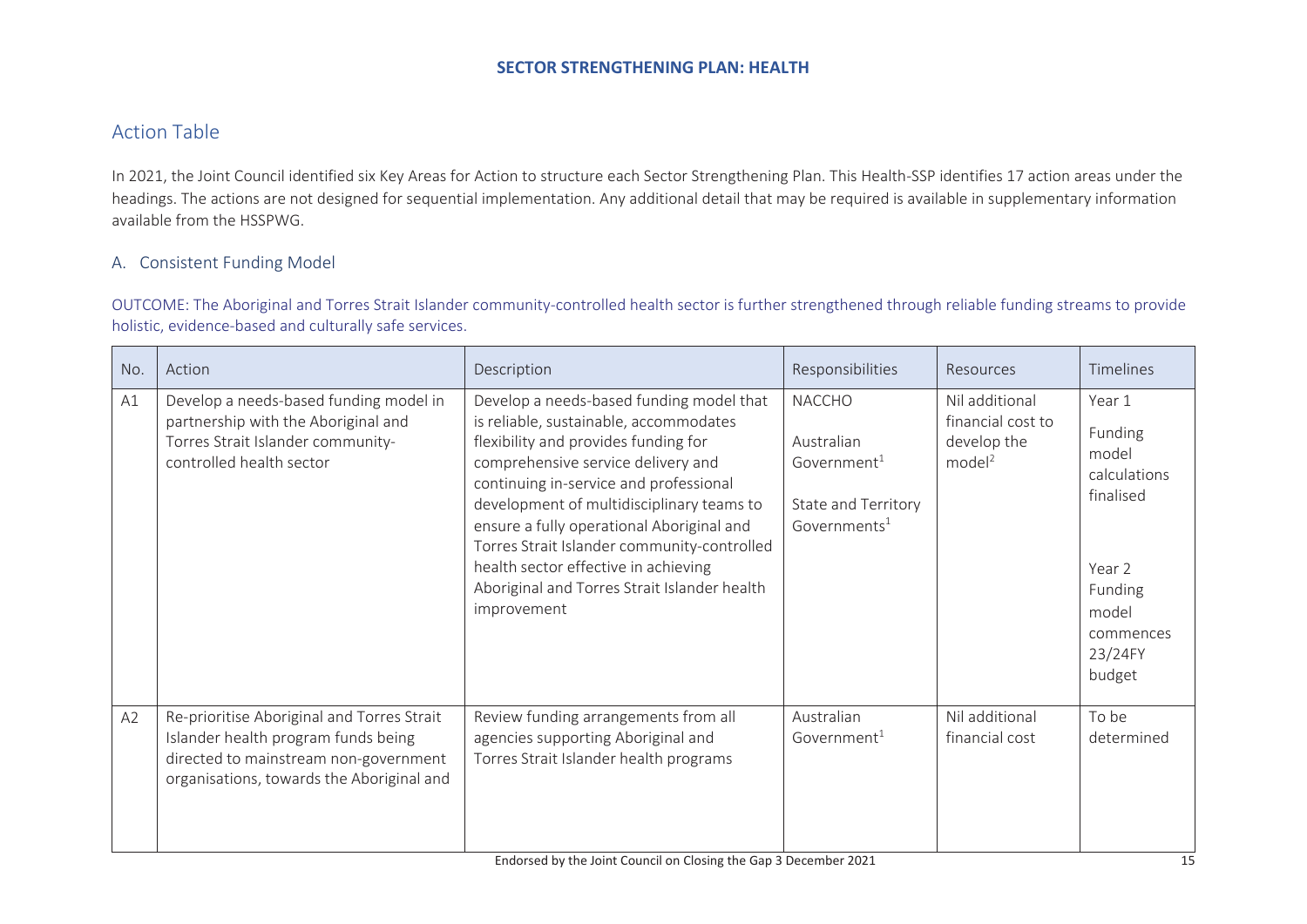| No. | Action                                                                                                                                                                                                                                             | Description                                                                                                                                                                                                                                                                                                                                                                                                                                                                                                                                                                                                                                                                                                                                     | Responsibilities                                                     | Resources                    | Timelines           |
|-----|----------------------------------------------------------------------------------------------------------------------------------------------------------------------------------------------------------------------------------------------------|-------------------------------------------------------------------------------------------------------------------------------------------------------------------------------------------------------------------------------------------------------------------------------------------------------------------------------------------------------------------------------------------------------------------------------------------------------------------------------------------------------------------------------------------------------------------------------------------------------------------------------------------------------------------------------------------------------------------------------------------------|----------------------------------------------------------------------|------------------------------|---------------------|
|     | Torres Strait Islander community-<br>controlled health sector. This includes<br>current and new investments in mental<br>health, drug and alcohol, aged care and<br>emerging health priorities for Aboriginal<br>and Torres Strait islander people | Identify and implement appropriate<br>opportunities to redirect Aboriginal and<br>Torres Strait Islander health and<br>wellbeing funds to the Aboriginal and<br>Torres Strait Islander community-<br>controlled health sector<br>Identify and implement appropriate<br>opportunities to redirect mainstream<br>funds to the Aboriginal and Torres<br>Strait Islander community-controlled<br>health sector<br>Develop processes in partnership with<br>the Aboriginal and Torres Strait Islander<br>community-controlled health sector to<br>support commissioning and other<br>funding mechanisms such as preferred<br>provider status for the sector to assist<br>governments in meeting their<br>commitments under the National<br>Agreement | State and Territory<br>Governments $1$                               |                              |                     |
| A3  | Optimise utilisation of Medicare in the<br>Aboriginal and Torres Strait Islander<br>community-controlled health sector                                                                                                                             | Strengthen organisational systems in<br>ACCHSs to further deliver high quality,<br>responsive and culturally safe services<br>whilst also capitalising on MBS by:<br>improving access to training resources,<br>$\bullet$<br>Sector Support Organisation advice and<br>data                                                                                                                                                                                                                                                                                                                                                                                                                                                                     | Australian<br>Government<br>Department of<br>Health<br><b>NACCHO</b> | \$3.7 million<br>(estimated) | To be<br>determined |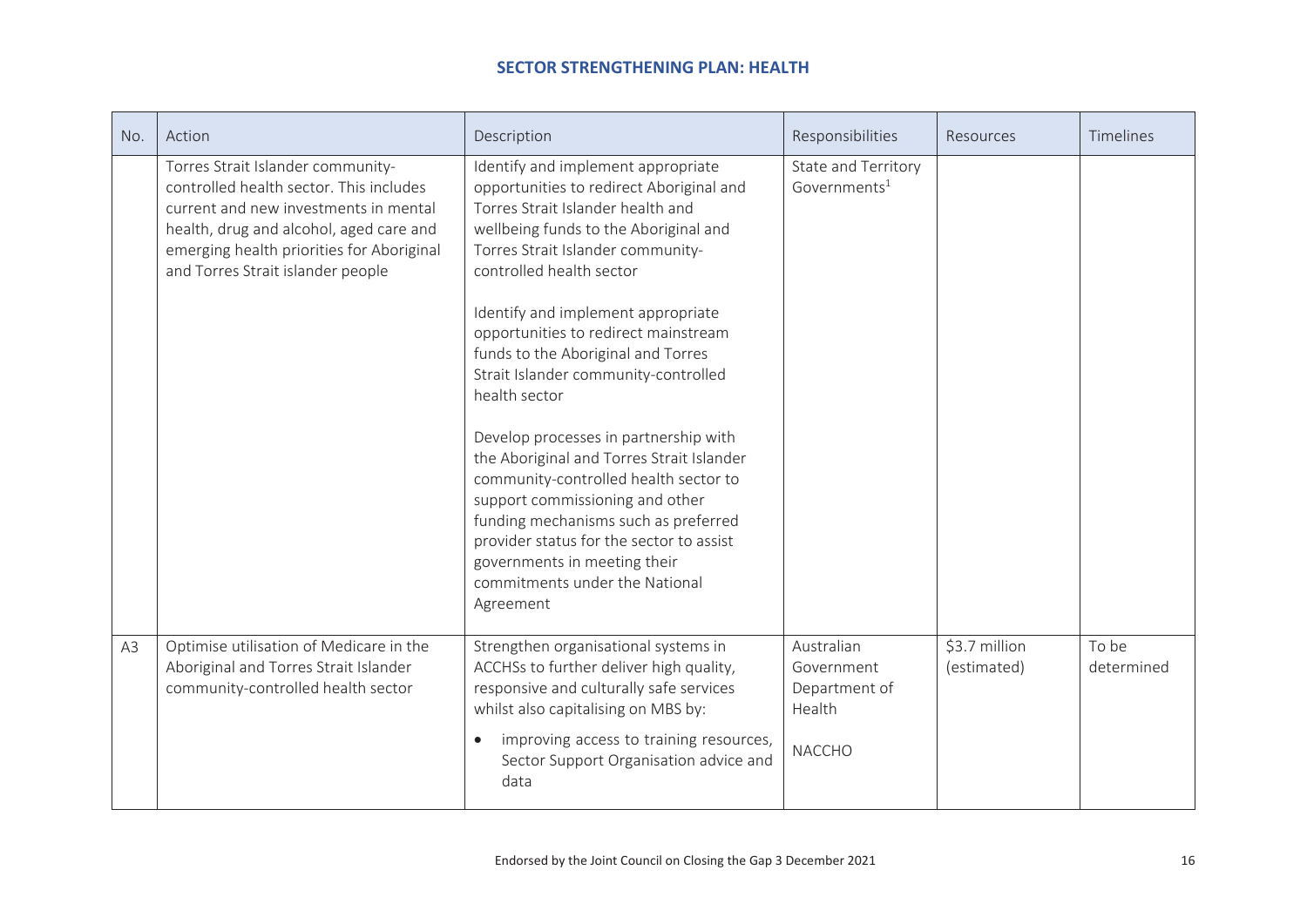| No. | Action | Description                                                         | Responsibilities                | Resources | Timelines |
|-----|--------|---------------------------------------------------------------------|---------------------------------|-----------|-----------|
|     |        | educating corporate and clinical staff<br>about the Medicare system | Sector Support<br>Organisations |           |           |

1. Commonwealth, state and territory governments implementing their commitments under the National Agreement including their respective jurisdictional Implementation Plans

2. This process to develop the model is funded through the Indigenous Australians Health program and will identify gaps, funding shortfalls and potential sources of funding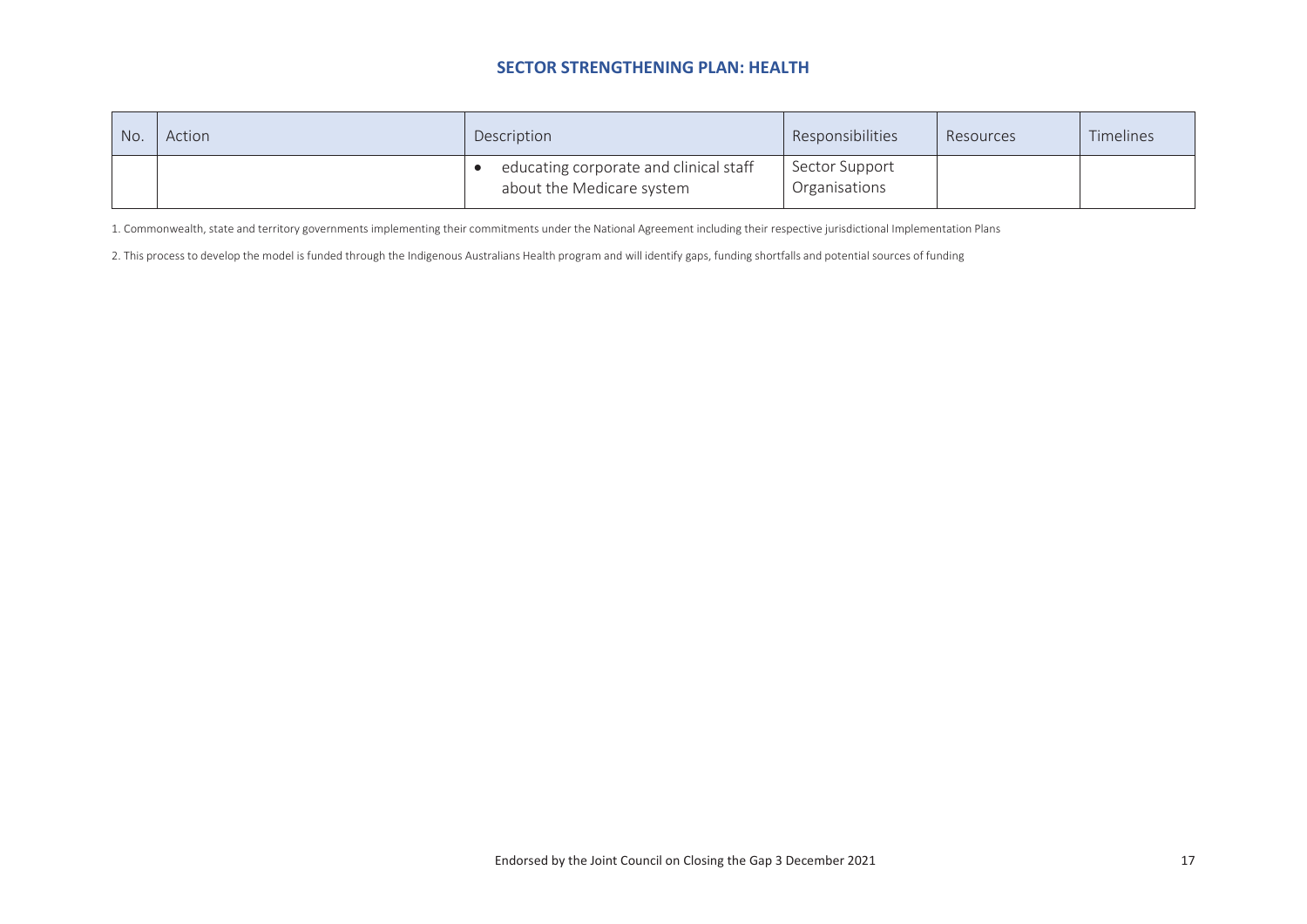## B. Workforce

OUTCOME: The Aboriginal and Torres Strait Islander community-controlled health sector achieves its own workforce targets including for recruitment and retention in clinical and non-clinical positions in conjunction with implementation of the National Aboriginal and Torres Strait Islander Health Workforce Strategic Framework and Implementation Plan 2021-2031.

| No.            | <b>ACTION</b>                                                                                                                                             | Description                                                                                                                                                                                                                                                                                                                                                                                                                                                                                                                                                                                                                                                                                                                         | Responsibilities                                                                                                                               | Resources           | Timelines           |
|----------------|-----------------------------------------------------------------------------------------------------------------------------------------------------------|-------------------------------------------------------------------------------------------------------------------------------------------------------------------------------------------------------------------------------------------------------------------------------------------------------------------------------------------------------------------------------------------------------------------------------------------------------------------------------------------------------------------------------------------------------------------------------------------------------------------------------------------------------------------------------------------------------------------------------------|------------------------------------------------------------------------------------------------------------------------------------------------|---------------------|---------------------|
| AA             | Invest in a permanent, highly skilled,<br>and nationally credentialed Aboriginal<br>and Torres Strait Islander<br>Environmental Health workforce          | Develop a roadmap for Aboriginal and Torres<br>Strait Islander environmental health<br>workforce by:<br>identifying practical and effective<br>$\bullet$<br>strategies including existing and<br>previously defunded training courses to<br>increase the number of Aboriginal and<br>Torres Strait Islander people who wish to<br>become qualified and employed in<br>environmental health services.<br>identifying scope of practice in diverse<br>$\bullet$<br>contexts, career pathways, career<br>advancement, retention and professional<br>development including leadership and<br>community development skills.<br>modelling costs for a national<br>$\bullet$<br>environmental health workforce based<br>on population need | <b>NACCHO</b><br>Sector Support<br>Organisations<br>Australian<br>Government <sup>1</sup><br>State and<br>Territory<br>Government <sup>1</sup> | To be<br>determined | To be<br>determined |
| A <sub>5</sub> | Build community-controlled RTO<br>capacity and improve the quality of<br>RTO training within or linked to<br>community-controlled health<br>organisations | Conduct a comprehensive baseline situational<br>analysis of current RTO registrations for VET<br>courses relevant to health careers, identifying<br>current and potential community-controlled<br>RTOs with capacity for growth                                                                                                                                                                                                                                                                                                                                                                                                                                                                                                     | Australian<br>Government $1$<br>State and<br>Territory<br>Governments $1$                                                                      | To be<br>determined | To be<br>determined |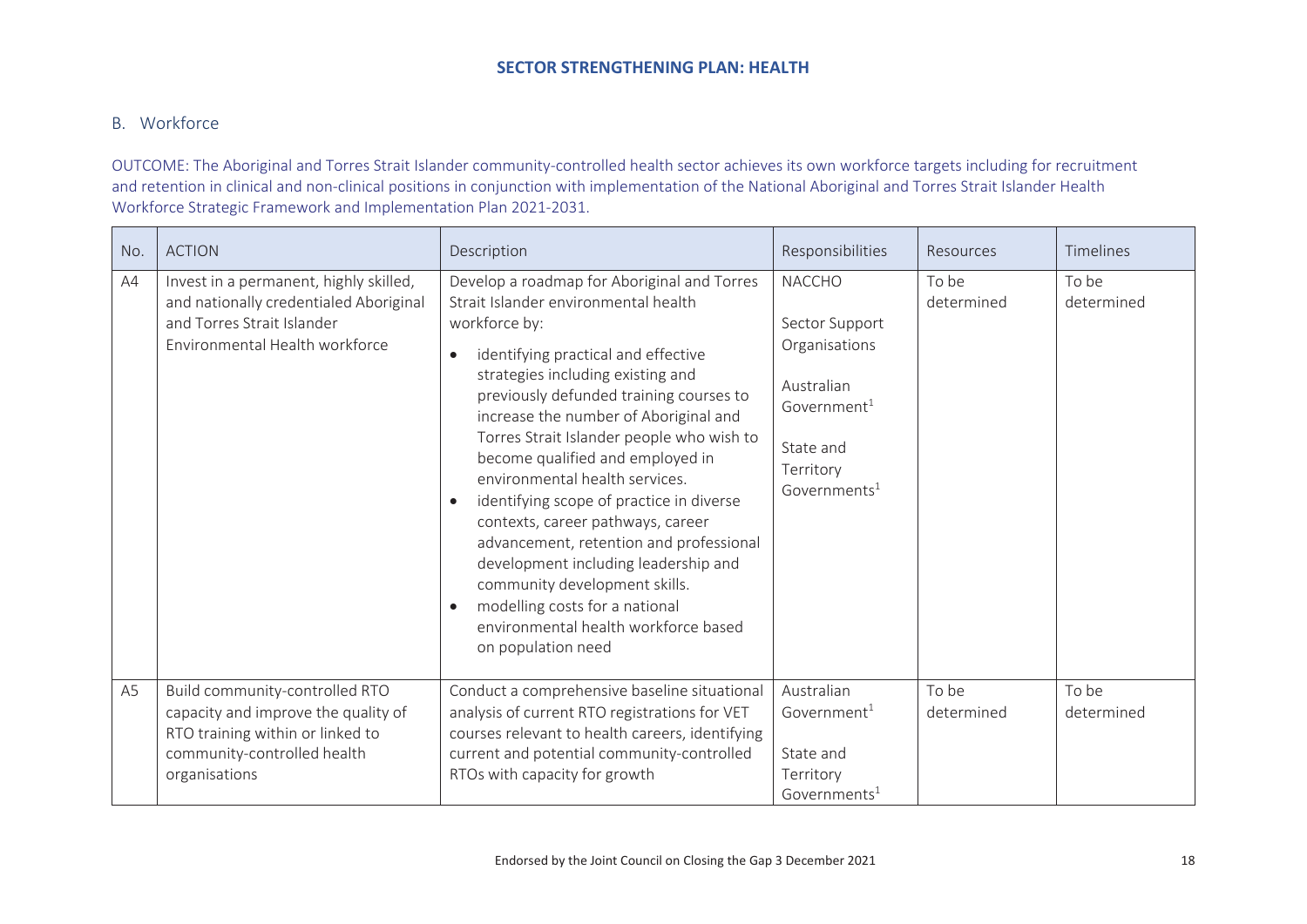| No. | <b>ACTION</b>                                                                                                                                                                                                                                                                              | Description                                                                                                                                                                                                                                                                                                                                                                                                                                                                                                                                                                                                                                                                                                                                                                                                                                                                                                                                                                                                 | Responsibilities                                                                                                                    | Resources           | <b>Timelines</b>    |
|-----|--------------------------------------------------------------------------------------------------------------------------------------------------------------------------------------------------------------------------------------------------------------------------------------------|-------------------------------------------------------------------------------------------------------------------------------------------------------------------------------------------------------------------------------------------------------------------------------------------------------------------------------------------------------------------------------------------------------------------------------------------------------------------------------------------------------------------------------------------------------------------------------------------------------------------------------------------------------------------------------------------------------------------------------------------------------------------------------------------------------------------------------------------------------------------------------------------------------------------------------------------------------------------------------------------------------------|-------------------------------------------------------------------------------------------------------------------------------------|---------------------|---------------------|
|     |                                                                                                                                                                                                                                                                                            | Produce an implementation plan in response<br>to findings of the situational analysis and co-<br>design recommendations                                                                                                                                                                                                                                                                                                                                                                                                                                                                                                                                                                                                                                                                                                                                                                                                                                                                                     | <b>NACCHO</b><br>Workforce peak<br>bodies                                                                                           |                     |                     |
| A6  | Convene a Clinical Workforce<br>Taskforce to analyse and<br>systematically address the full range of<br>pertinent industrial, professional,<br>socio-economic and employment<br>impediments affecting the Aboriginal<br>and Torres Strait Islander community-<br>controlled health sector. | Initiate a national scoping process with<br>regional and place-based analyses to identify<br>practical and effective strategies in<br>collaboration with government and other<br>non-government agencies to increase the<br>availability and retention of Aboriginal Health<br>Practitioners, General Practitioners, nurses<br>and mental health professionals for the<br>Aboriginal and Torres Strait Islander<br>community-controlled health sector matched<br>to place-based and community-identified<br>needs especially in new and emerging health<br>areas including mental health and aged care<br>Partner with a wide range of stakeholders to<br>develop a national implementation plan to<br>respond to the findings of the national<br>scoping process<br>Explore the benefits, barriers and enablers to<br>standardise the scope of core practices for<br>Aboriginal and Torres Strait Islander Health<br>Practitioners registered with the Australian<br>Health Practitioner Regulation Agency | Australian<br>Government<br>Department of<br>Health<br><b>NACCHO</b><br>Sector Support<br>Organisations<br>Workforce peak<br>bodies | To be<br>determined | To be<br>determined |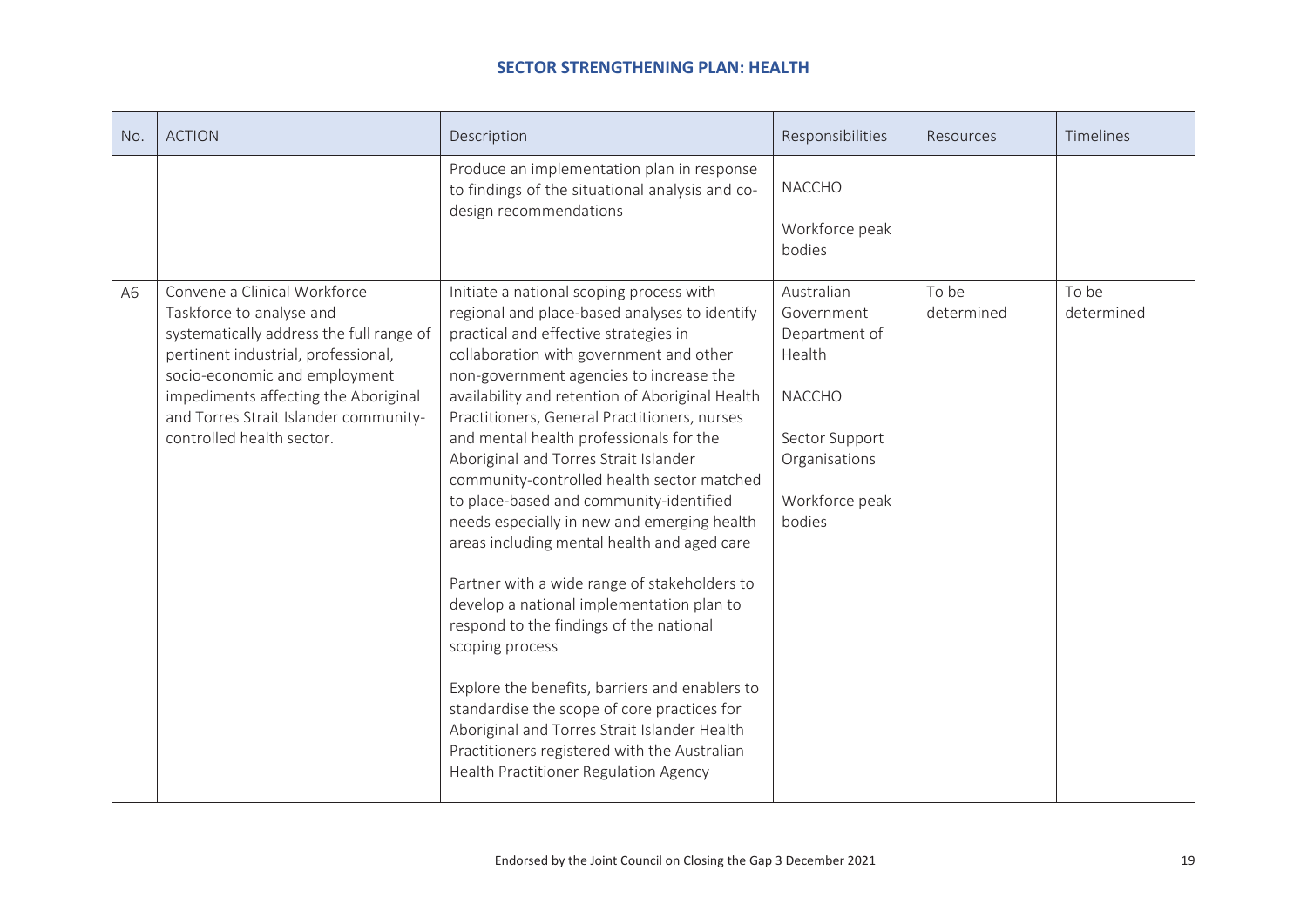| No. | <b>ACTION</b>                           | Description                                     | Responsibilities         | <b>Resources</b> | <b>Timelines</b> |
|-----|-----------------------------------------|-------------------------------------------------|--------------------------|------------------|------------------|
| A7  | Resource permanent health career        | Develop a program for place-based health        | Australian               | To be            | To be            |
|     | pathways co-designed in jurisdictions   | career pathways securing commitments from       | Government <sup>1</sup>  | determined       | determined       |
|     | through partnerships between the        | all relevant institutional partners including   |                          |                  |                  |
|     | Aboriginal and Torres Strait Islander   | the local ACCHS with the specific objectives of | State and                |                  |                  |
|     | community-controlled health sector,     | introducing and institutionalising systems-     | Territory                |                  |                  |
|     | its Sector Support Organisation,        | level changes that will lead to satisfying      | Governments <sup>1</sup> |                  |                  |
|     | relevant national Aboriginal and        | career pathways for Aboriginal and Torres       |                          |                  |                  |
|     | Torres Strait Islander health workforce | Strait Islander people                          | <b>NACCHO</b>            |                  |                  |
|     | peak bodies, governments, the           |                                                 |                          |                  |                  |
|     | Australian Health Practitioner          |                                                 | Sector Support           |                  |                  |
|     | Regulation Agency, and vocational       |                                                 | Organisations            |                  |                  |
|     | training/tertiary institutions.         |                                                 |                          |                  |                  |
|     |                                         |                                                 | Member services          |                  |                  |
|     |                                         |                                                 | and partners as          |                  |                  |
|     |                                         |                                                 | negotiated               |                  |                  |
|     |                                         |                                                 |                          |                  |                  |

1. Commonwealth, state and territory governments implementing their commitments under the National Agreement including their respective jurisdictional Implementation Plans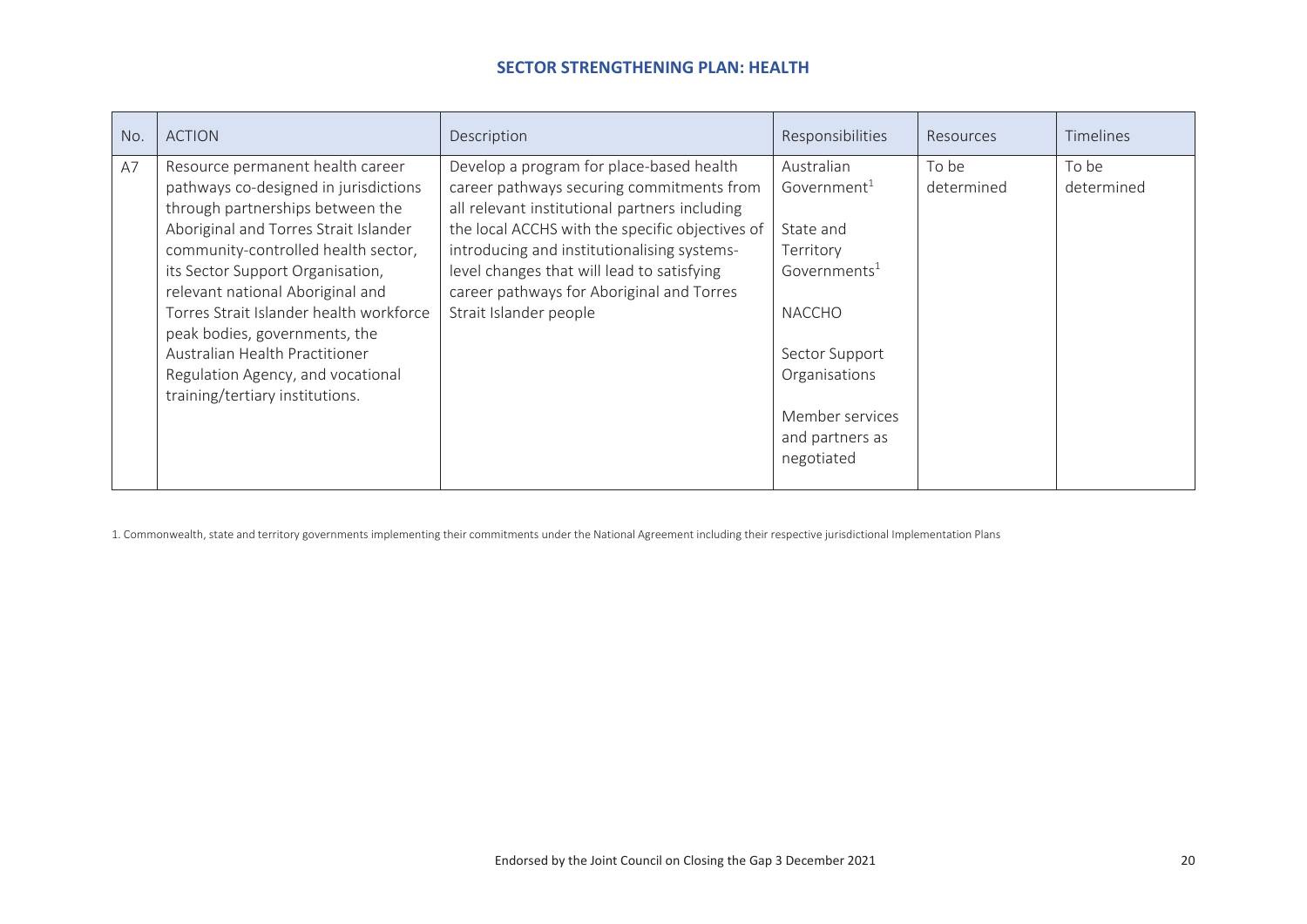## C. Capital Infrastructure

OUTCOME: Provision of health care by Aboriginal and Torres Strait Islander community-controlled services occurs in modern, accredited physical facilities equipped to offer telehealth and other digitally enabled services irrespective of location or socioeconomic status of the community.

| No.            | <b>ACTION</b>                                                                                                                                                                                                                                                            | Description                                                                                                                                                                                                                                                                                                                                                                                                                                        | Responsibilities                                                                              | Resources                                                                                                                                                     | Timelines                                                         |
|----------------|--------------------------------------------------------------------------------------------------------------------------------------------------------------------------------------------------------------------------------------------------------------------------|----------------------------------------------------------------------------------------------------------------------------------------------------------------------------------------------------------------------------------------------------------------------------------------------------------------------------------------------------------------------------------------------------------------------------------------------------|-----------------------------------------------------------------------------------------------|---------------------------------------------------------------------------------------------------------------------------------------------------------------|-------------------------------------------------------------------|
| A <sub>8</sub> | Fund major and medium-size capital<br>and physical infrastructure including<br>permanent clinic builds and large-scale<br>renovations, mobile clinics,<br>maintenance, repairs and extensions to<br>ensure facilities meet building codes<br>and accreditation standards | Assess the Aboriginal and Torres Strait<br>Islander community-controlled health<br>sector's infrastructure needs for clinics and<br>service delivery<br>Deliver new and renovated Aboriginal and<br>Torres Strait Islander community-controlled<br>health clinics designed in line with building<br>standards incorporating geographic location<br>and function, and accounting for diverse<br>needs, including those of people with<br>disability | Australian<br>$Gover$ ment <sup>1</sup><br>State and<br>Territory<br>Governments <sup>1</sup> | \$254.4 million<br>over four years<br>(as announced) <sup>2</sup>                                                                                             | Year 1<br>2021-2022<br>Year 2<br>2022-2023<br>Year 3<br>2024-2025 |
| A <sub>9</sub> | Fund staff accommodation required to<br>ensure regional and remote<br>communities have the stable health<br>workforce they require with equitable<br>access to staff accommodation for local<br>Aboriginal and Torres Strait Islander<br>health workforce                | Assess the Aboriginal and Torres Strait<br>Islander community-controlled health<br>sector's infrastructure needs for staff<br>accommodation<br>Deliver additional staff housing designed in<br>line with accessible building standards and<br>accounting for diverse needs.                                                                                                                                                                        | Australian<br>Government<br>Department of<br>Health<br>WA Government <sup>3</sup>             | \$254.4 million<br>over four years<br>includes funds<br>for clinical staff<br>accommodation<br>only (see A8)<br>Non-clinical staff<br>$-$ to be<br>determined | Year 1<br>2021-2022<br>Year 2<br>2022-2023<br>Year 3<br>2024-2025 |
| A10            | Fund reliable IT capacity and<br>connectivity for electronic clinical<br>information systems, telehealth,                                                                                                                                                                | Provide IT infrastructure to support<br>improved connectivity, data security and                                                                                                                                                                                                                                                                                                                                                                   | Australian<br>Government                                                                      | \$254.4 million<br>over four years<br>(see A8)                                                                                                                | Year 1<br>2021-2022                                               |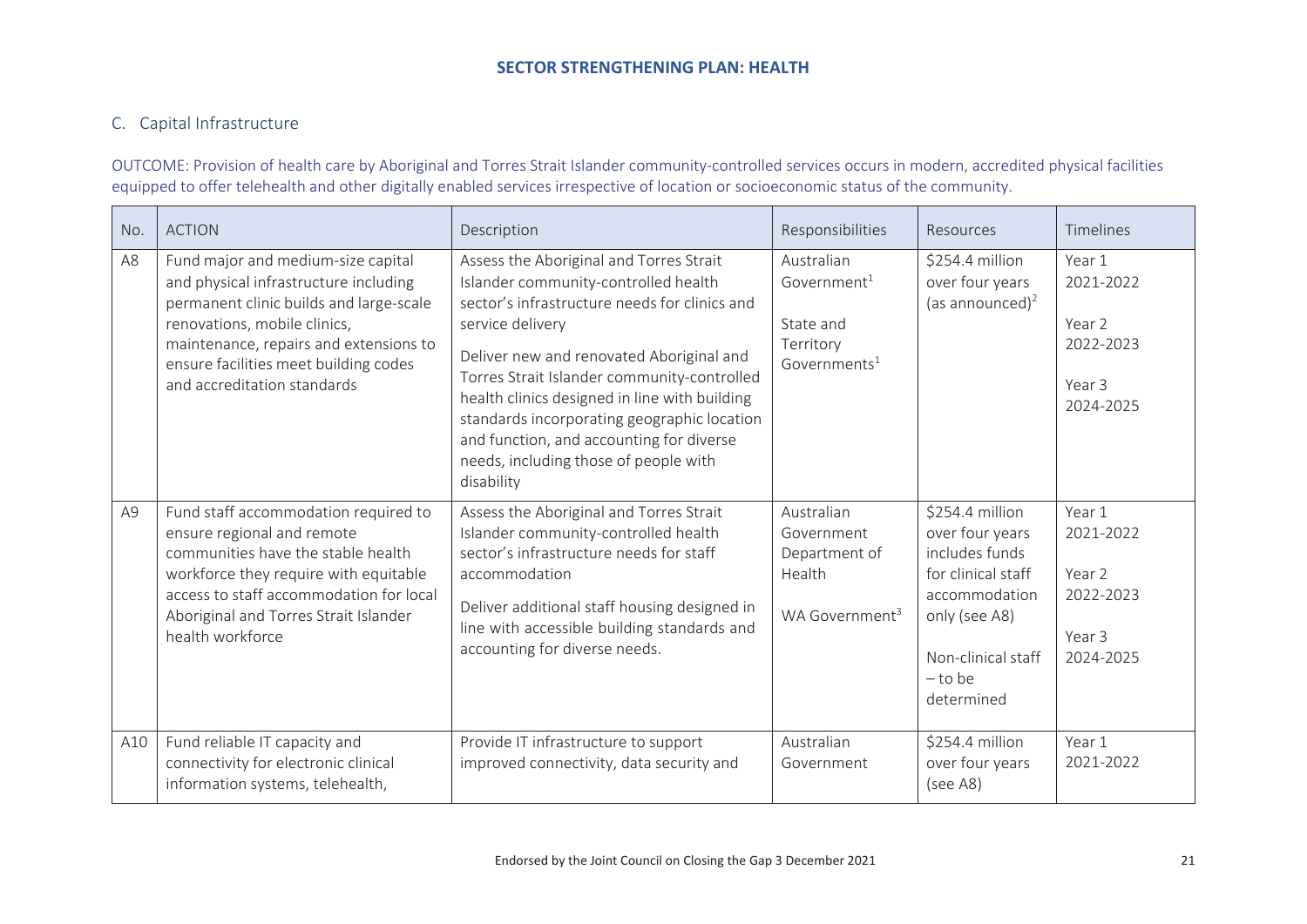| No. | <b>ACTION</b>                                                                                                                                                                                                                                                                                  | Description                                          | Responsibilities        | Resources | <b>Timelines</b>                           |
|-----|------------------------------------------------------------------------------------------------------------------------------------------------------------------------------------------------------------------------------------------------------------------------------------------------|------------------------------------------------------|-------------------------|-----------|--------------------------------------------|
|     | community engagement, and client<br>connection with their community-<br>controlled health service in every region<br>(urban, regional and remote) and<br>equitable access to other technological<br>and digital innovations to improve<br>culturally safe, cost-effective service<br>delivery. | increased consultations remotely using<br>telehealth | Department of<br>Health |           | Year 2<br>2022-2023<br>Year 3<br>2024-2025 |

1. Commonwealth, state and territory governments implementing their commitments under the National Agreement including their respective jurisdictional Closing the Gap Implementation Plans

2. Prime Minister's announcement <http://www.pm.gov.au/media/commonealths-closing-gap-implementation-plan>

3. WA Government Department of Premier and Cabinet. Closing the Gap Jurisdictional Implementation Plan: Western Australia (page 137)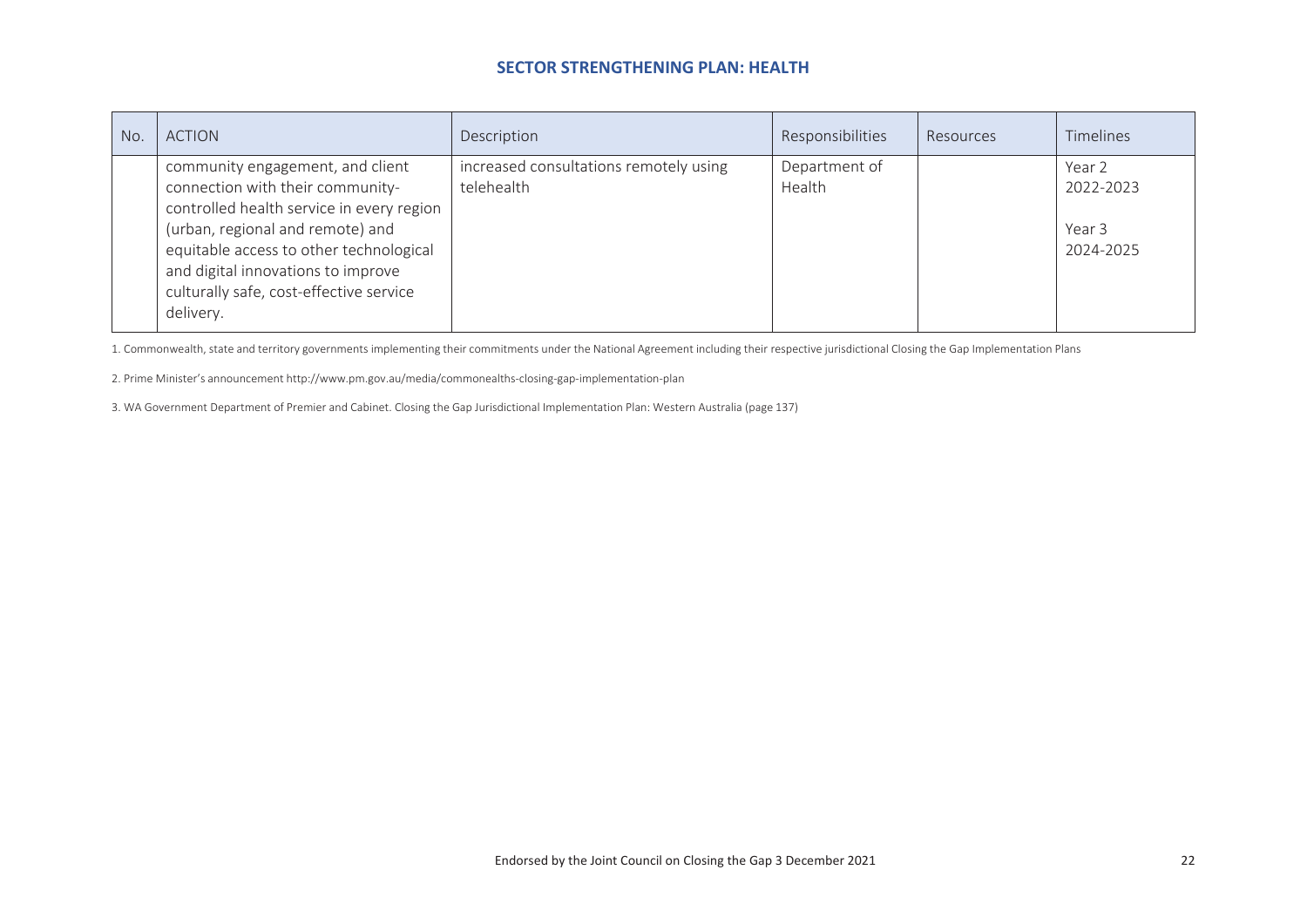## D. Service Delivery

OUTCOME: The Aboriginal and Torres Strait Islander community-controlled health sector continues to lead, innovate, expand and excel in delivering services to Aboriginal and Torres Strait Islander peoples.

| No. | <b>ACTION</b>                                                                                                                                                                                                                                | Description                                                                                                                                                                                                                                                                                                                                                                        | Responsibilities                                 | Resources                                                                                                                  | Timelines                                                  |
|-----|----------------------------------------------------------------------------------------------------------------------------------------------------------------------------------------------------------------------------------------------|------------------------------------------------------------------------------------------------------------------------------------------------------------------------------------------------------------------------------------------------------------------------------------------------------------------------------------------------------------------------------------|--------------------------------------------------|----------------------------------------------------------------------------------------------------------------------------|------------------------------------------------------------|
| A11 | Rectify overburden of activity reporting<br>to governments to allow the Aboriginal<br>and Torres Strait Islander community-<br>controlled health sector to focus on<br>outcomes while maintaining<br>accountability.                         | Review reporting frameworks for<br>All jurisdictions <sup>1</sup><br>government funding provided to the<br>Aboriginal and Torres Strait Islander<br>community-controlled sector including but<br>not limited to the Indigenous Australians'<br>Health Programme to identify<br>opportunities to minimise and/or<br>streamline reporting requirements (where<br>appropriate).       |                                                  | Nil additional<br>financial costs<br>(and release of<br>resources<br>currently<br>diverted to<br>unnecessary<br>reporting) | Year 1<br>Consultation on<br>new reporting<br>requirements |
|     |                                                                                                                                                                                                                                              | Use this review to produce an outcomes-<br>focussed program and implementation<br>plan to adjust and permanently retain<br>better reporting arrangements in line with<br>the National Agreement                                                                                                                                                                                    |                                                  |                                                                                                                            |                                                            |
| A12 | Develop a national Aboriginal and Torres<br>Strait Islander research agenda led by<br>Aboriginal and Torres Strait Islander<br>community-controlled organisations to<br>secure funding for evidence generation<br>the sector has prioritised | Develop an ongoing system to identify and<br>communicate research needs of the<br>Aboriginal and Torres Strait Islander health<br>sector<br>Co-design avenues for funding community<br>research priorities with potential funding<br>agencies such as Medical Research Future<br>Fund and the National Health & Medical<br>Research Council, academic partners and<br>stakeholders | <b>NACCHO</b><br>Sector Support<br>Organisations | To be<br>determined                                                                                                        | To be<br>determined                                        |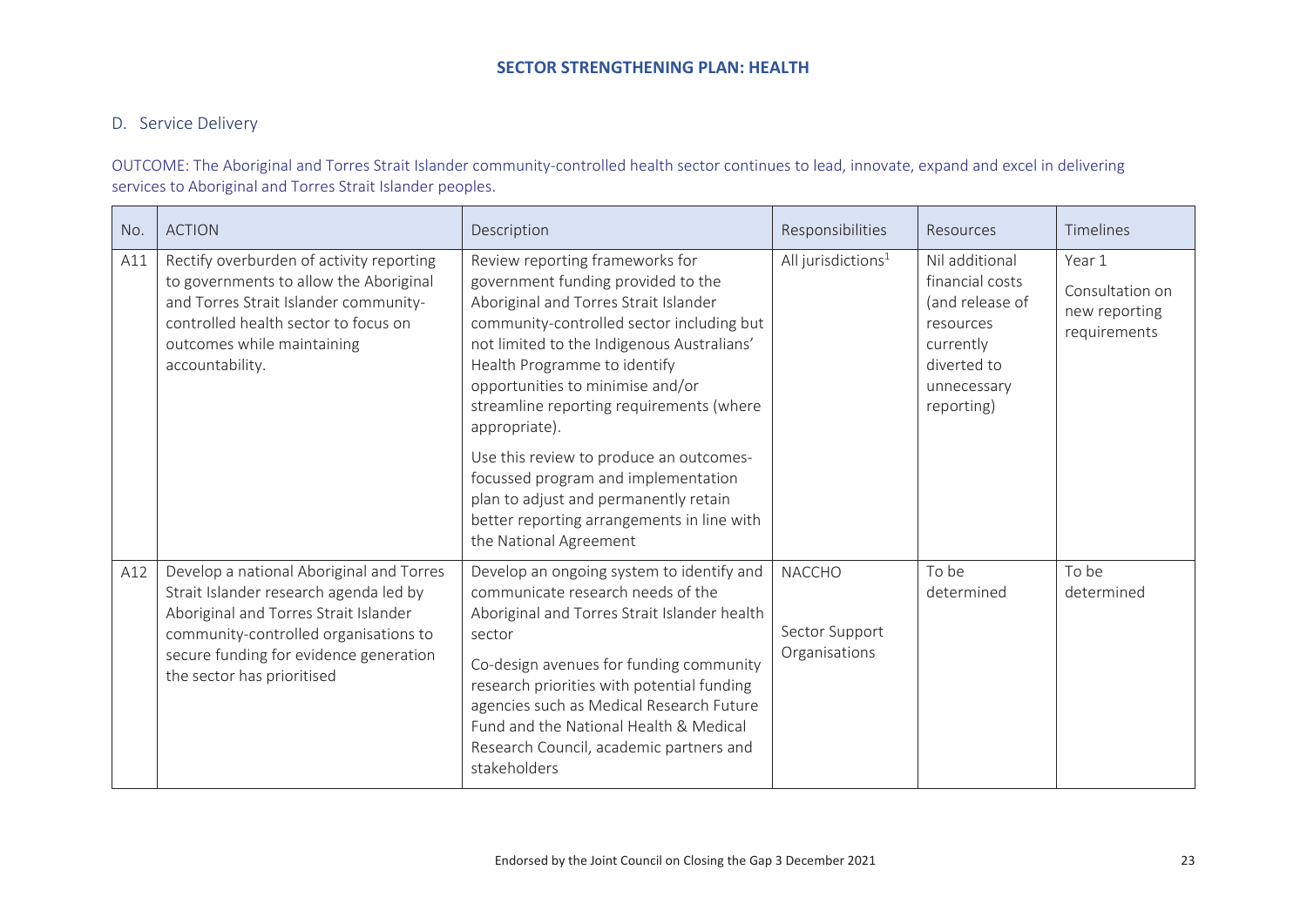| No. | <b>ACTION</b>                                                                                                                                                                                                                                                                                                                                                                    | Description                                                                                                                                                                                                                                                                                                                                                                                                                                                                                                                                                         | Responsibilities                                 | Resources           | Timelines                                                                                   |
|-----|----------------------------------------------------------------------------------------------------------------------------------------------------------------------------------------------------------------------------------------------------------------------------------------------------------------------------------------------------------------------------------|---------------------------------------------------------------------------------------------------------------------------------------------------------------------------------------------------------------------------------------------------------------------------------------------------------------------------------------------------------------------------------------------------------------------------------------------------------------------------------------------------------------------------------------------------------------------|--------------------------------------------------|---------------------|---------------------------------------------------------------------------------------------|
|     |                                                                                                                                                                                                                                                                                                                                                                                  | Develop funding criteria, data sovereignty<br>and knowledge transfer requirements to<br>ensure high quality research is supported<br>with capacity growth in the Aboriginal and<br>Torres Strait Islander community-<br>controlled health sector for Aboriginal and<br>Torres Strait Islander researchers                                                                                                                                                                                                                                                           |                                                  |                     |                                                                                             |
| A13 | Leverage buying power and economies of<br>scale in the Aboriginal and Torres Strait<br>Islander community-controlled health<br>sector nationally with minimum<br>procurement targets to increase<br>purchases / contracts from Aboriginal and<br>Torres Strait Islander businesses and<br>enterprises which train and employ<br>Aboriginal and Torres Strait Islander<br>people. | Analyse opportunities to enhance<br>purchasing power and deliver economies<br>of scale across the Aboriginal and Torres<br>Strait Islander community-controlled<br>health sector such as a business case for a<br>remote locum agency and bulk purchases<br>of insurance and indemnity policies,<br>equipment and consumable supplies,<br>vehicles and fleet management<br>Respond through consultation and<br>support of the Aboriginal and Torres Strait<br>Islander community-controlled health<br>sector to practical opportunities with<br>agreed cost-benefit | <b>NACCHO</b><br>Sector Support<br>Organisations | To be<br>determined | To be<br>determined                                                                         |
| A14 | Fund health workforce leadership<br>development programs and initiatives for<br>Aboriginal and Torres Strait Islander staff<br>working in or aspiring to work in the<br>Aboriginal and Torres Strait Islander<br>community-controlled health sector to<br>maximize service impact and health<br>outcomes                                                                         | Develop a national health workforce<br>leadership program to deepen leadership<br>learning and capacity in the Aboriginal and<br>Torres Strait Islander community-<br>controlled health sector<br>Develop executive training opportunities<br>to strengthen Chief Executive Officer<br>(CEO) succession planning                                                                                                                                                                                                                                                    | <b>NACCHO</b>                                    | To be<br>determined | Year 1<br>Curriculum<br>developed<br>through co-<br>design and<br>extensive<br>consultation |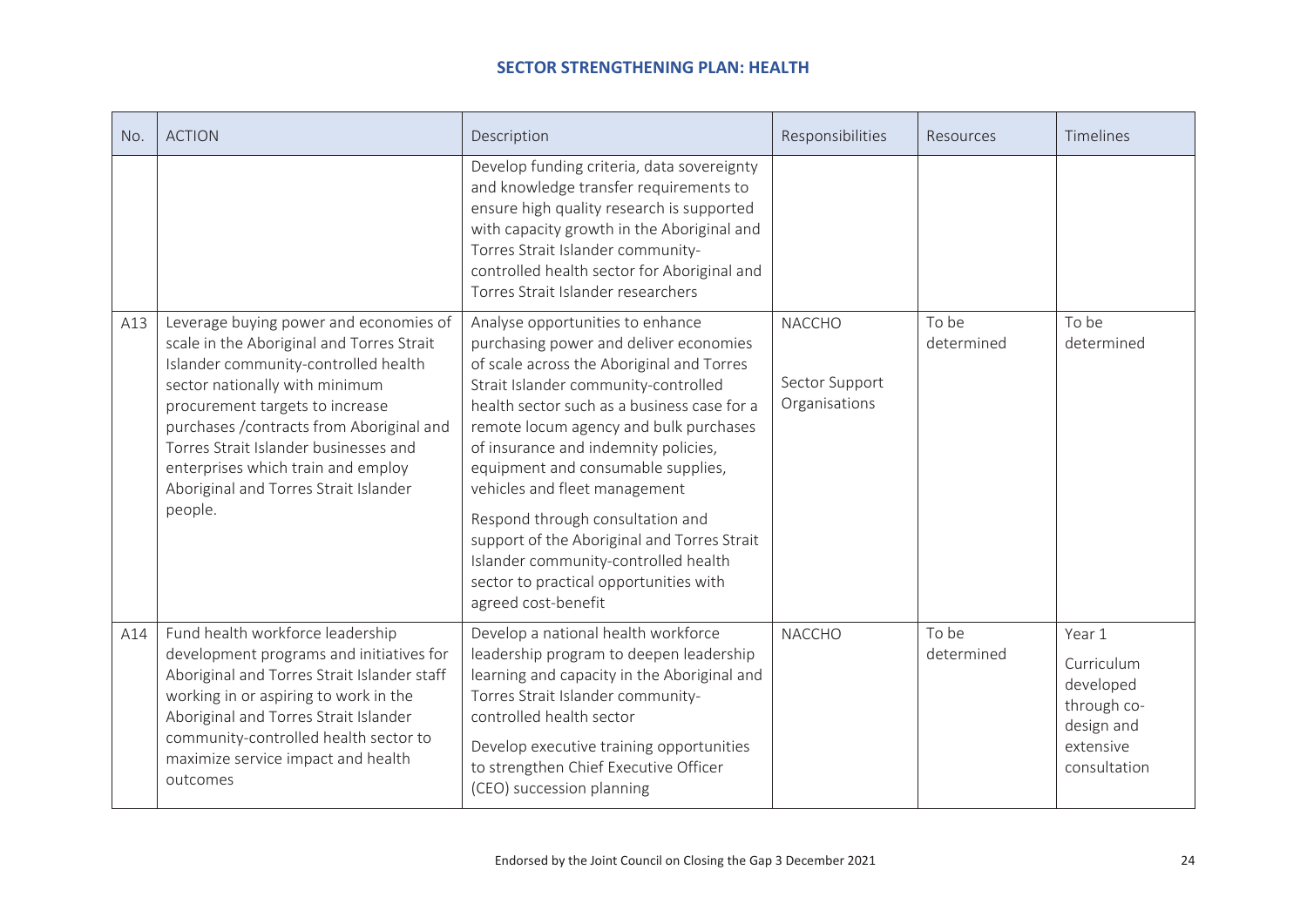| No. | <b>ACTION</b> | Description                                                                                                                                 | Responsibilities | Resources | Timelines                                          |
|-----|---------------|---------------------------------------------------------------------------------------------------------------------------------------------|------------------|-----------|----------------------------------------------------|
|     |               | Develop resources for CEO independent<br>performance reviews tailored to service<br>size and scope,<br>Support youth leadership initiatives |                  |           | Year 2<br>Programs and<br>initiatives<br>available |

1. Commonwealth, state and territory governments implementing their commitments under the National Agreement including their respective jurisdictional Implementation Plan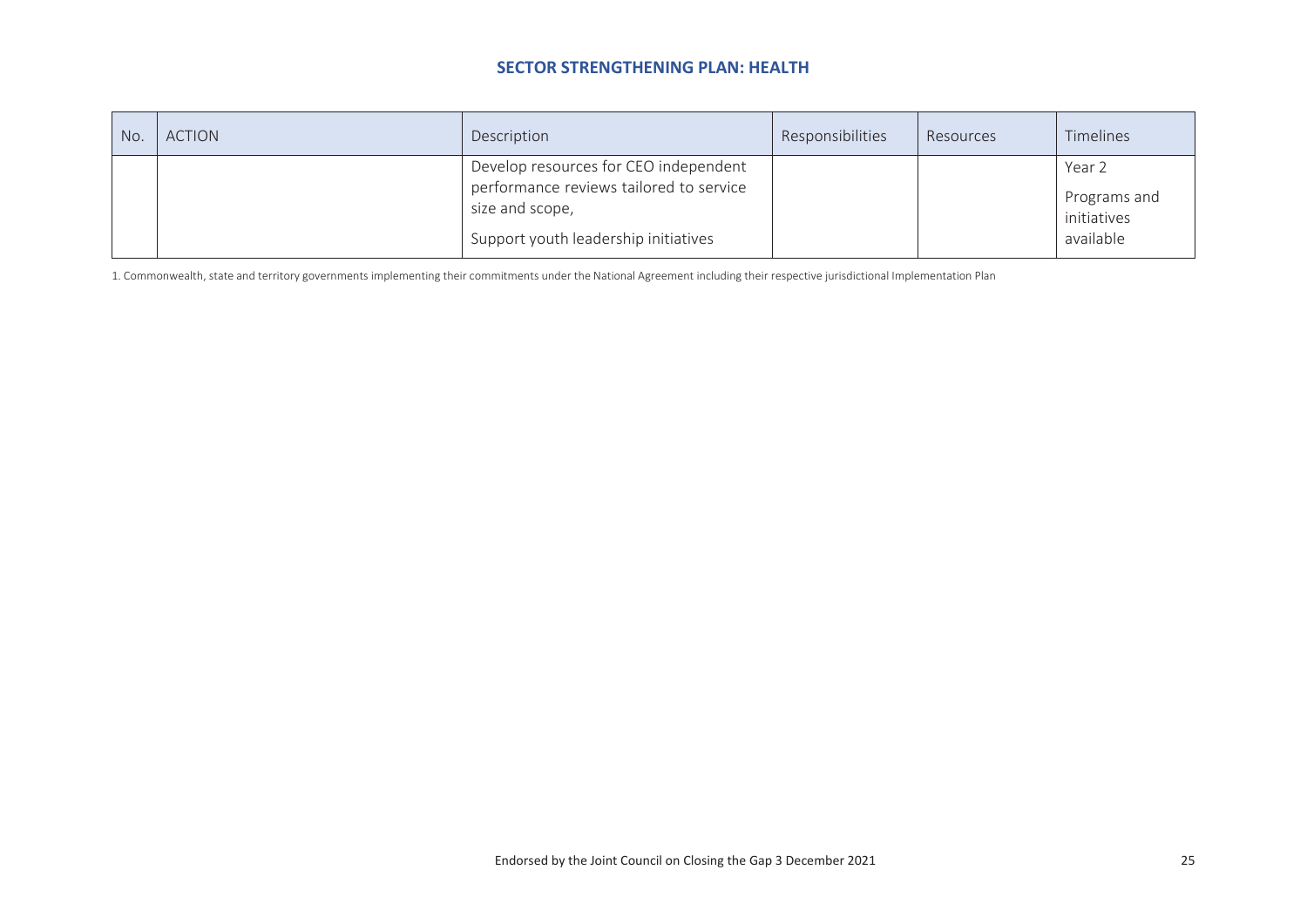## E. Governance

OUTCOME: The Aboriginal and Torres Strait Islander community-controlled health sector meets the highest standards of corporate, fiduciary and clinical governance.

| No. | <b>ACTION</b>                                                                                                                                                                                                                                                                                                                                                                                           | Description                                                                                                                                                                                                                                                                                                                                                                                                                                                                                                                                                                                                                                                                                      | Responsibilities                                                                                        | Resources           | Timelines                                                                                                                                                                                                                      |
|-----|---------------------------------------------------------------------------------------------------------------------------------------------------------------------------------------------------------------------------------------------------------------------------------------------------------------------------------------------------------------------------------------------------------|--------------------------------------------------------------------------------------------------------------------------------------------------------------------------------------------------------------------------------------------------------------------------------------------------------------------------------------------------------------------------------------------------------------------------------------------------------------------------------------------------------------------------------------------------------------------------------------------------------------------------------------------------------------------------------------------------|---------------------------------------------------------------------------------------------------------|---------------------|--------------------------------------------------------------------------------------------------------------------------------------------------------------------------------------------------------------------------------|
| A15 | Transition government-managed<br>primary health clinics in Queensland,<br>Northern Territory and Western<br>Australia to community-controlled<br>comprehensive primary health care<br>services, and identify locations in all<br>jurisdictions where new community-<br>controlled primary health care services<br>are required to meet the needs of<br>Aboriginal and Torres Strait Islander<br>people. | Establish a collaborative timeline to transition<br>government-managed primary health clinics<br>to community-controlled primary health care<br>Identify and address barriers, success factors<br>and common support requirements, and<br>develop where required a national<br>framework, readiness criteria and support<br>mechanisms for transition<br>Develop a collaborative process to identify<br>and prioritise locations where new<br>community-controlled primary health care<br>services are required<br>Develop guidance to support unencumbered<br>handover of physical facilities that are fit-for-<br>purpose from government to community-<br>controlled ownership where required | Australian<br>Government<br>Department of<br>Health<br><b>NACCHO</b><br>Sector Support<br>Organisations | To be<br>determined | Year 1<br>Timeline released<br>Communities<br>aspiring to<br>community<br>control identified<br>Year 2<br>Transitions<br>commenced as<br>per timeline<br>Criteria released<br>for identifying<br>locations for new<br>services |
| A16 | Fund Board corporate governance<br>programs including needs assessment,<br>capability development and support<br>including independent expertise where<br>required for CEO recruitment and<br>essential criteria for CEOs across the<br>Aboriginal and Torres Strait Islander<br>community-controlled health sector                                                                                     | Develop a corporate governance program by:<br>assessing gaps and priorities for corporate<br>$\bullet$<br>governance in the Aboriginal and Torres<br>Strait Islander community-controlled<br>health sector                                                                                                                                                                                                                                                                                                                                                                                                                                                                                       | <b>NACCHO</b><br>Sector Support<br>Organisations                                                        | To be<br>determined | To be<br>determined                                                                                                                                                                                                            |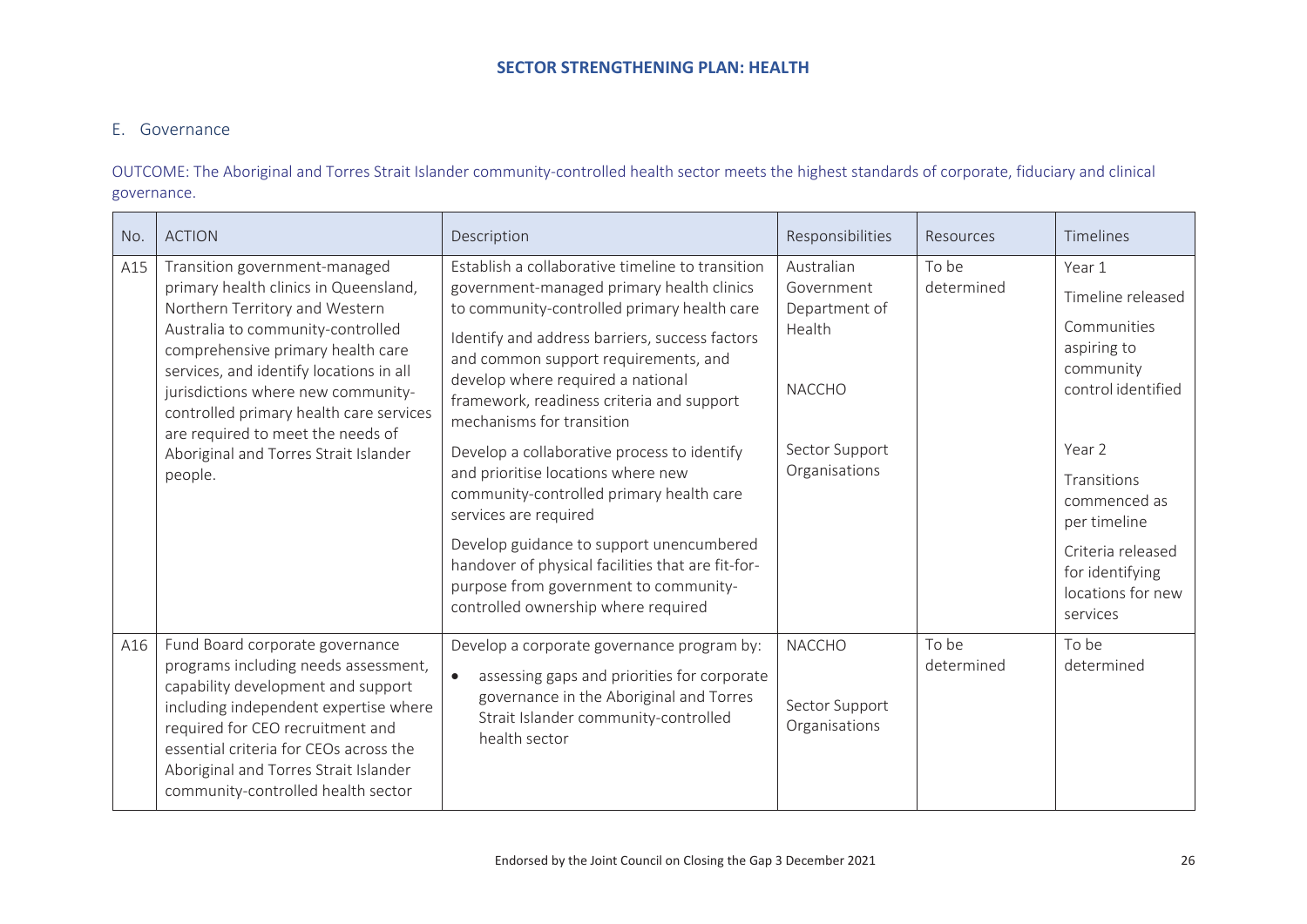| No. | <b>ACTION</b> | Description                                                                                                  | Responsibilities | Resources | Timelines |
|-----|---------------|--------------------------------------------------------------------------------------------------------------|------------------|-----------|-----------|
|     |               | developing resources, guidelines and<br>mentoring options for CEO recruitment<br>and other agreed priorities |                  |           |           |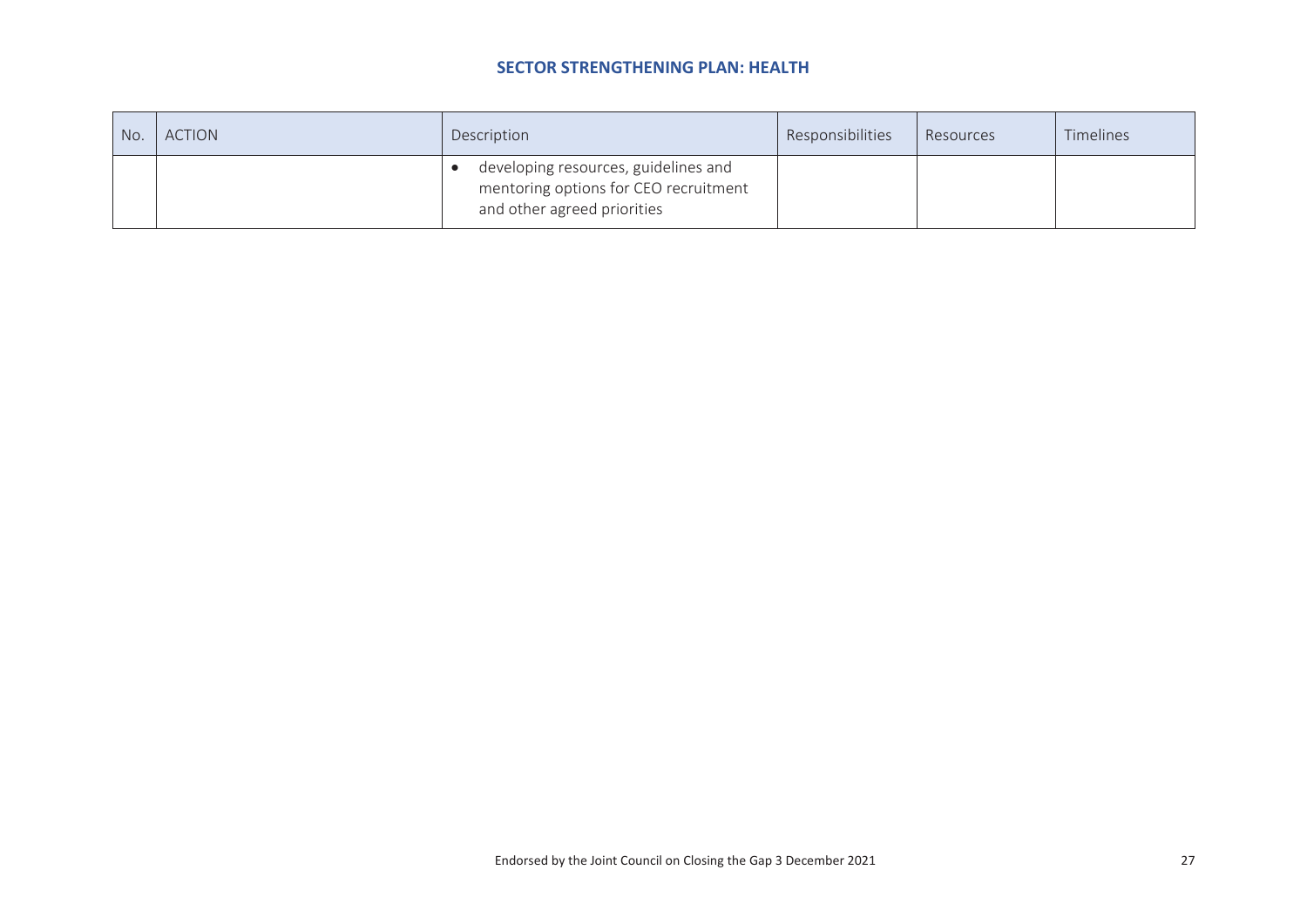## F. Peak Body

OUTCOME: Increased representation and shared decision-making through structural reform to ensure Aboriginal and Torres Strait Islander peak bodies function as equal partners with governments to improve Aboriginal and Torres Strait Islander health and wellbeing.

| No. | <b>ACTION</b>                                                                                                                                                                                                                                         | Description                                                                                                                                                                                                                                                                                                                                                                                                                                                                                                                                                                                                             | Responsibilities                                                                                        | Resources           | <b>Timelines</b>    |
|-----|-------------------------------------------------------------------------------------------------------------------------------------------------------------------------------------------------------------------------------------------------------|-------------------------------------------------------------------------------------------------------------------------------------------------------------------------------------------------------------------------------------------------------------------------------------------------------------------------------------------------------------------------------------------------------------------------------------------------------------------------------------------------------------------------------------------------------------------------------------------------------------------------|---------------------------------------------------------------------------------------------------------|---------------------|---------------------|
| A17 | Expand independent Aboriginal and Torres<br>Strait Islander representation on government<br>and non-government bodies and other<br>decision-making entities whose decisions<br>affect the health of Aboriginal and Torres<br>Strait Islander peoples. | Explore how the new formal<br>Collaborations that report to Health Chief<br>Executives' Forum can include expanded<br>membership of Aboriginal and Torres<br>Strait Islander experts in Aboriginal and<br>Torres Strait Islander health and<br>wellbeing.<br>Develop mechanisms to monitor<br>progress and impact of structural reform<br>in the Australian health system to<br>increase independent representation<br>selected by the sector to enhance<br>influence of Aboriginal and Torres Strait<br>Islander perspectives and lived<br>experience in high-level health policy and<br>resource allocation decisions | Australian<br>Government<br>Department of<br>Health<br><b>NACCHO</b><br>Sector Support<br>Organisations | To be<br>determined | To be<br>determined |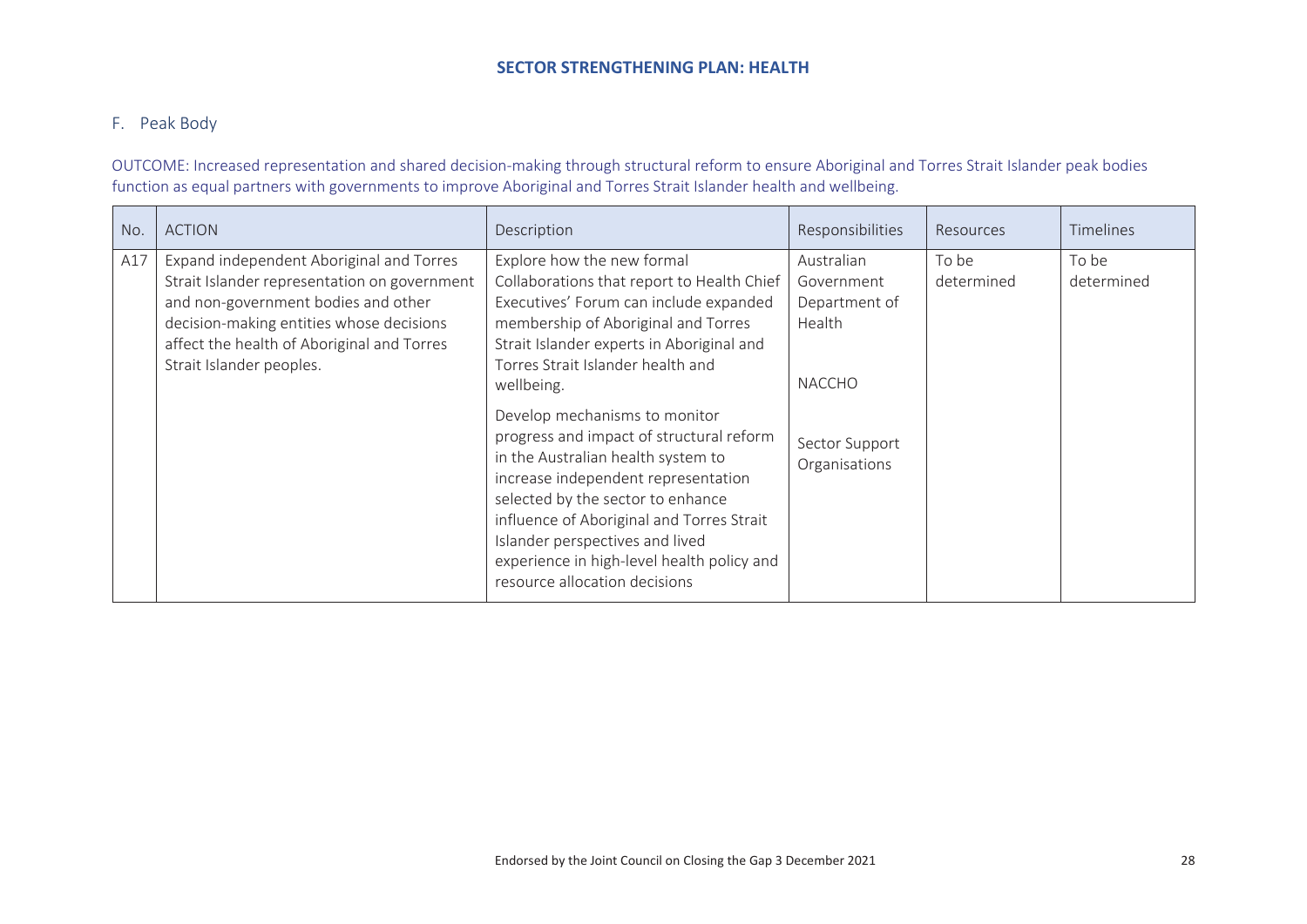## <span id="page-29-0"></span>ADDENDUM – Engagements

Multiple sources have been used to map priorities for sector strengthening strategies to build the Aboriginal and Torres Strait Islander community-controlled health sector to deliver the outcomes of the imminent (not yet released) *National Aboriginal and Torres Strait Islander Health Plan 2021–2031* and the developing *National Aboriginal and Torres Strait Islander Health Workforce Strategic Framework and Implementation Plan 2021–2031.*

Initial sources included findings put forward in the Needs Assessment workshop facilitated by the Coalition of Peaks and the National Indigenous Australians Agency in January 2021 which led to Joint Council support for (1) increasing the capacity of the sector to provide comprehensive services, particularly in regional and remote areas, and (2) supporting the sector's engagement in and implementation of the *National Aboriginal and Torres Strait Islander Health Workforce Strategic Framework and Implementation Plan 2021-2031* including clinical and non-clinical workforce areas of high demand and need.

NACCHO created a Sector Reference Group which met prior to each HSSPWG meeting. Government representatives on the HSSPWG consulted within their own jurisdictions, across departments and with the respective community-controlled health Sector Support Organisation and directly with community-controlled health services. To support consultations and engagement, the HSSPWG released a 12-page Issues Paper in July 2021 which set the scene for its work, timelines and requirements. This also contained an initial list of strategies for review. NACCHO distributed this Issues Paper widely throughout the sector. Written sector and government input in response to this Issues Paper was collated, as were verbal suggestions and comments in consultation forums including discussions at two sector webinars facilitated by NACCHO on 30 July 2021 and 3 August 2021 respectively.

Once outcomes and design principles were agreed by HSSPWG, strategies were worked up through collaborative groups, exchanges and consultations. This diverse input was then assembled in a draft Consultation Table with 17 action areas widely circulated in September 2021. Additional webinars were held with the sector in September and October to further socialise these actions. Feedback was requested and received during September and October by an extended deadline date. NACCHO distributed a revised set of 17 action areas to the sector on 13 October 2021. The Aboriginal Co-Chair of the HSSPWG also met regularly with the Aboriginal and Torres Strait Islander Co-Chairs of the other Sector Strengthening Plan Working Groups (Early Childhood Care and Development, Housing and Disability) to facilitate exchange and joined-up efforts to build the community-controlled sector.

Parties to the National Partnership agreed that building strong community-controlled sectors to deliver Closing the Gap services and programs requires national effort and joined up delivery against all sector elements in agreed priority areas. Further details including correspondence, chronologies and records of meetings are available from NACCHO.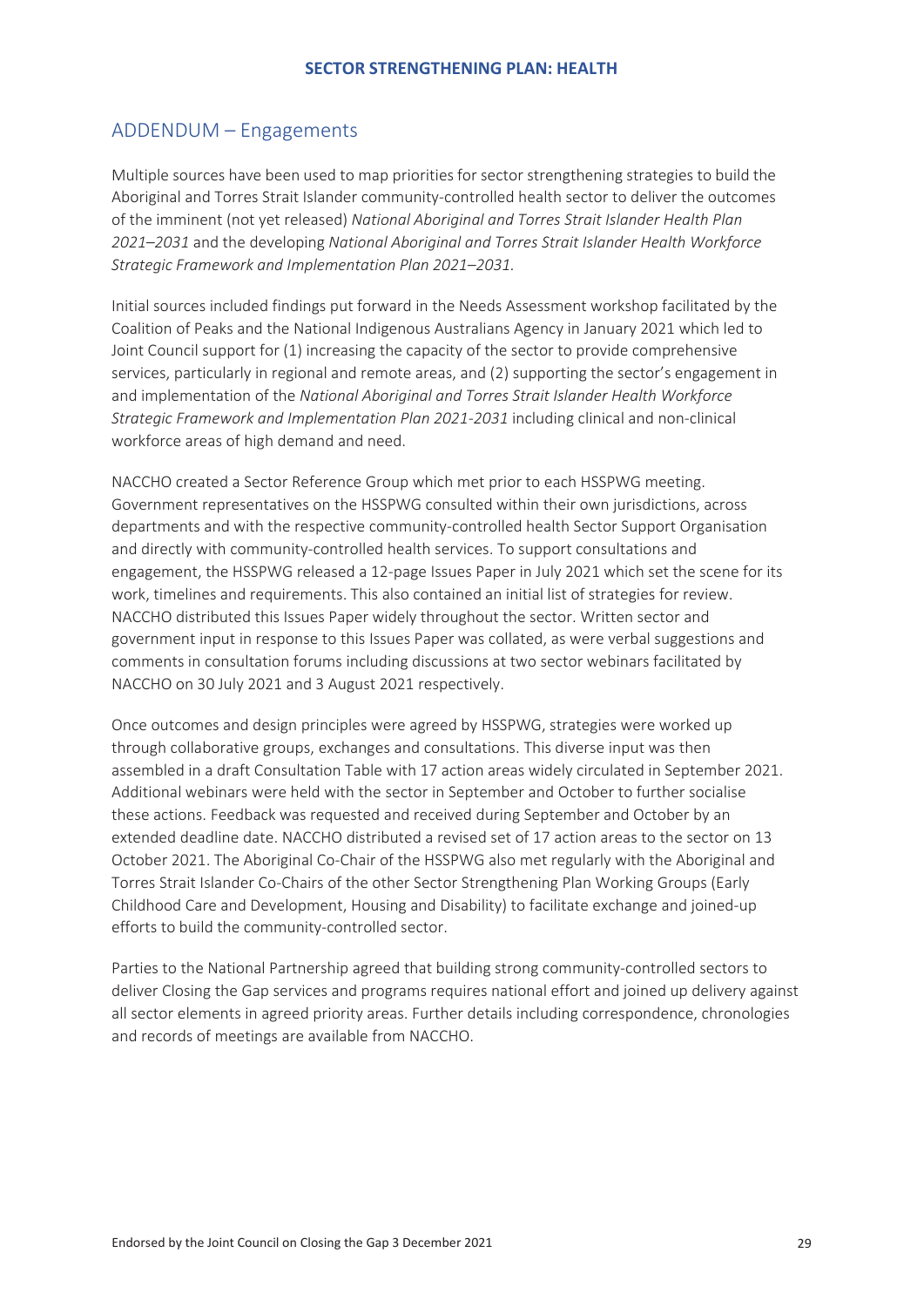## <span id="page-30-0"></span>ADDENDUM – Employment

The HSSPWG considered the importance of creating meaningful employment for Aboriginal and Torres Strait Islander people through implementation of the Health-SSP but has been unable to estimate with confidence how many jobs will be created and the type of employment security to be offered. Baseline measures for 2017-2018 for the numbers (FTE) of Aboriginal and Torres Strait Islander people employed in ACCHSs are available in Figure 3.12.3 of the latest Indigenous Health Performance Framework (2021). Under data development to support Priority Reform 2, the parties to the National Agreement have agreed to explore options to measure and report the proportion of Aboriginal and Torres Strait Islander people employed in community-controlled organisations including health (p. 18).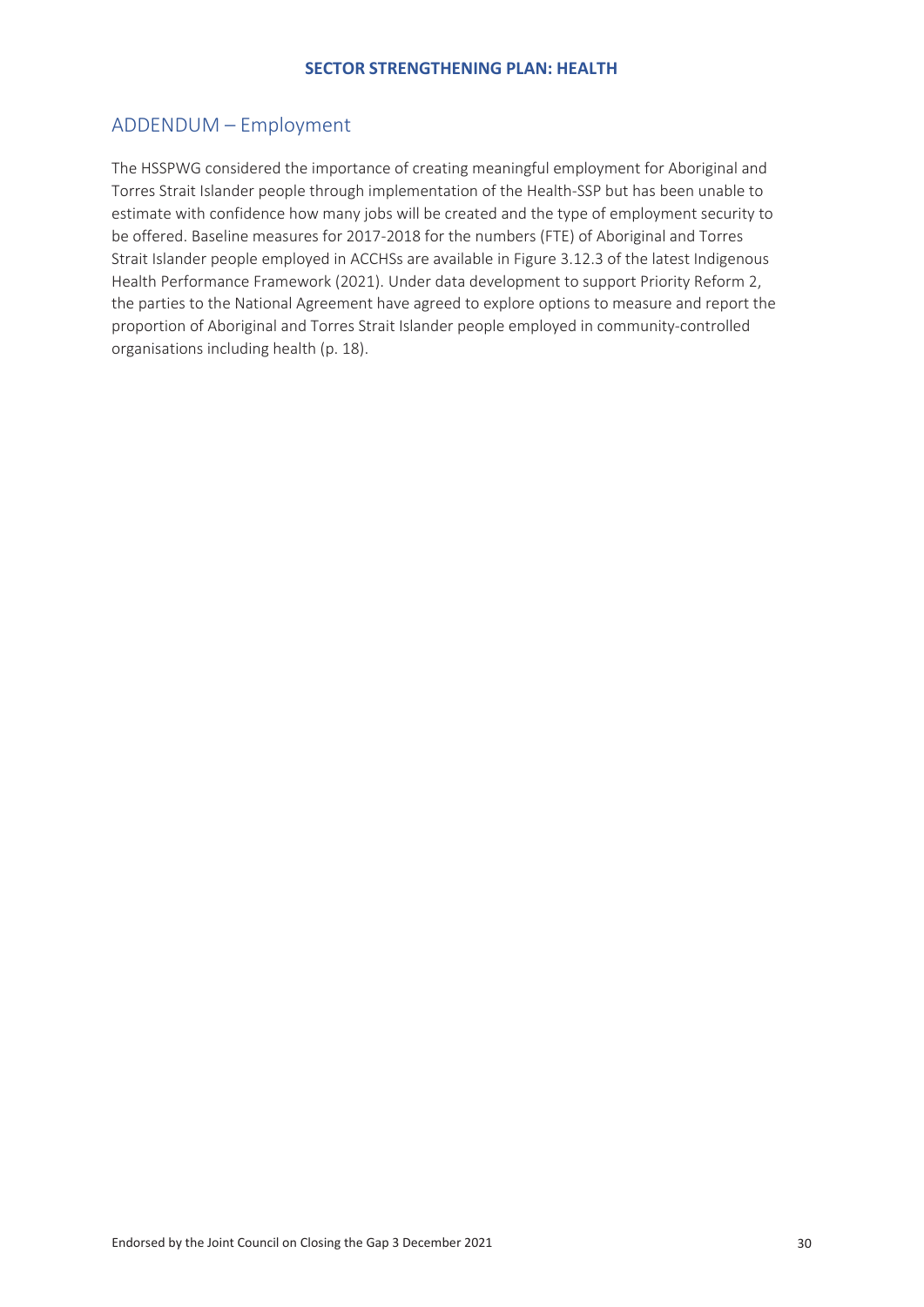## <span id="page-31-0"></span>**REFERENCES**

ACEM (Australian College of Emergency Medicine) (2018) Waiting Times in the Emergency Department for People with Acute Mental and Behavioural Conditions, ACEM website, accessed 1 September 2021.

AIHW (Australian Government Australian Institute of Health and Welfare) (2015) The health and welfare of Australia's Aboriginal and Torres Strait Islander peoples: 2015, catalogue number IHW 147, AIHW website, doi:10.25816/5ebcbd26fa7e4.

—— (2019) Injury of Aboriginal and Torres Strait Islander people due to transport, 2010–11 to 2014– 15, catalogue number INJCAT 179, AIHW website, accessed 1 September 2021.

—— (2020a) Indigenous health and wellbeing, AIHW website, accessed 1 September 2021.

—— (2020b) 'Leading causes of mortality', Aboriginal and Torres Strait Islander Health Performance Framework 2020, indigenoushpf.gov.au, accessed 1 September 2021.

—— (2021a) Australian Burden of Disease Study 2018: key findings for Aboriginal and Torres Strait Islander people, catalogue number DOD 28, AIHW website, doi:10.25816/ybxc-e104.

—— (2021b) Aboriginal and Torres Strait Islander specific primary health care: results from the nKPI and OSR collections, AIHW website, accessed 1 September 2021.

AHMAC (Australian Health Ministers' Advisory Council) (2017) Aboriginal and Torres Strait Islander Health Performance Framework 2017 Report, NIAA website, accessed 1 September 2021.

AMA (Australian Medical Association) (2018) 2018 AMA Report Card on Indigenous Health, AMA website, accessed 1 September 2021.

Campbell MA, Hunt J, Scrimgeour DJ, Davey M, Jones V (2018) 'Contribution of Aboriginal Community-Controlled Health Services to improving Aboriginal health: an evidence review', Australian Health Review, 42(2):218-226. doi:10.1071/AH16149.

Coles (n.d.) Better Together, Coles website, accessed 1 September 2021.

DoH (Australian Government Department of Health) (2017) My Life My Lead - Opportunities for strengthening approaches to the social determinants and cultural determinants of Indigenous health: Report on the national consultations December 2017, DoH website, accessed 1 September 2021.

Emerson L, Fox S and Smith C (2015), Good Beginnings: Getting it right in the early years, The Lowitja Institute, Melbourne.

Ma GC and Ward JE (2020) 'Location and primary health care reform', The Medical Journal of Australia, 213 (3), doi:10.5694/mja2.50675.

Myott P, Martini A and Dwyer J (2015) Miwatj and East Arnhem: Case study, The Lowitja Institute, Melbourne.

NACCHO (National Aboriginal Community Controlled Health Organisation) (2021) Core Services and Outcomes Framework: The Model of Aboriginal and Torres Strait Islander Community-Controlled Comprehensive Primary Health Care, NACCHO, Canberra.

Nous Group (2016) Review of the roles and functions of NACCHO and the state/territory Aboriginal and Torres Strait Islander health peak bodies, Nous Group.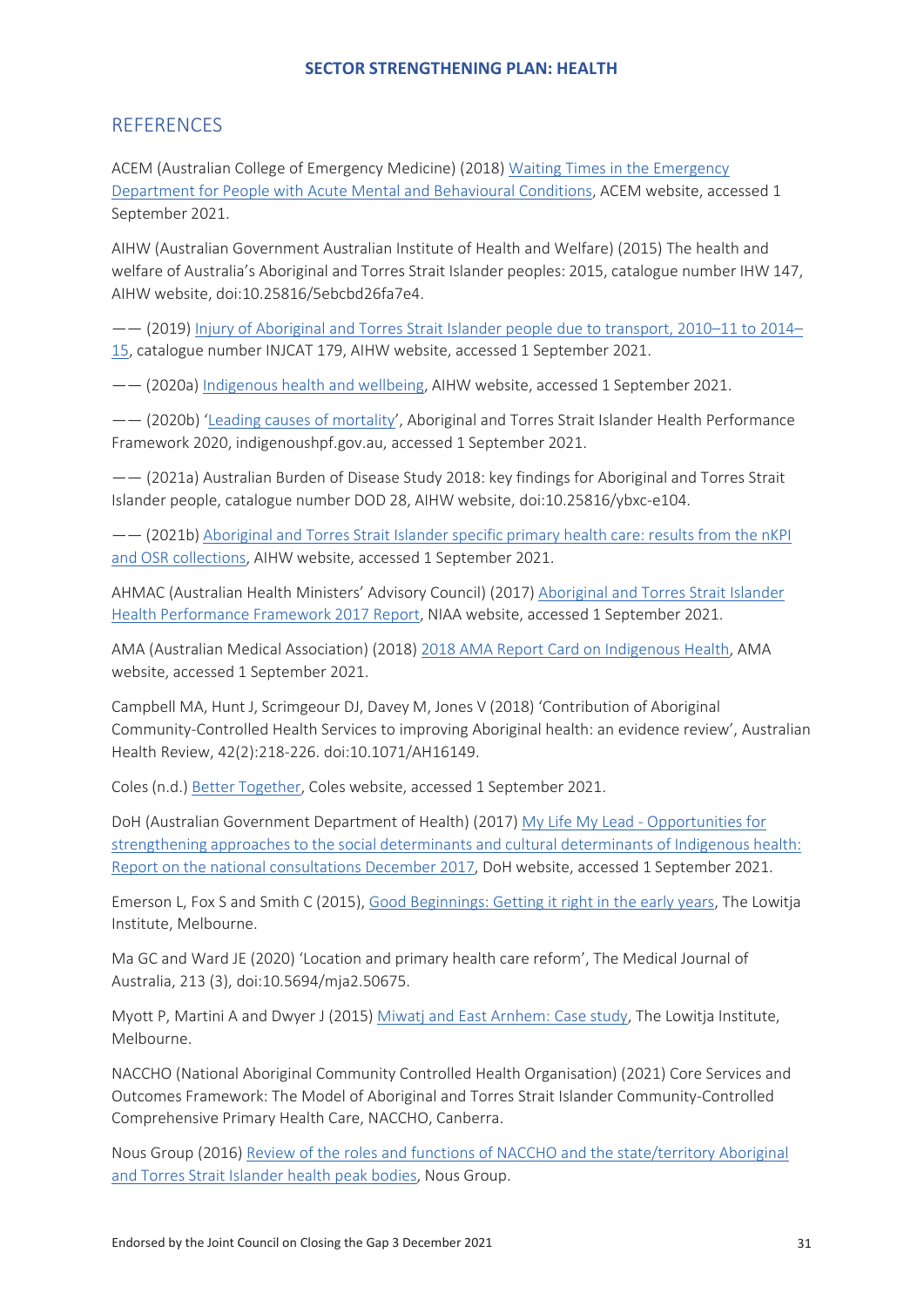Ong KS, Carter, R, Kelaher, M and Anderson, I (2012) 'Differences in primary health care delivery to Australia's Indigenous population: a template for use in economic evaluations', BMC Health Services Research 12, 307, doi:10.1186/1472-6963-12-307.

PC (Australian Government Productivity Commission) (2021) Closing the Gap Annual Data Compilation Report July 2021, PC website, accessed 1 September 2021.

Prime Minister and Minister for Indigenous Australians (5 August 2021) Commonwealth's Closing the Gap Implementation Plan [media release], Commonwealth Government, accessed 1 September 2021.

Vos T, Carter R, Barendregt J, Mihalopoulos C, Veerman JL, Magnus A, Cobiac L, Bertram MY, and Wallace AL (2010) Assessing Cost-Effectiveness in Prevention (ACE–Prevention): Final Report, University of Queensland, Brisbane and Deakin University, Melbourne.

Woolworths Group Limited (2021) Reflections on the Independent Panel Review, Woolworths Group website, accessed 1 September 2021.

Wright A, Briscoe K, Lovett R. (2019) A national profile of Aboriginal and Torres Strait Islander Health Workers, 2006–2016. Australian and New Zealand Journal of Public Health, 43: 24- 26. https://doi.org/10.1111/1753-6405.12864